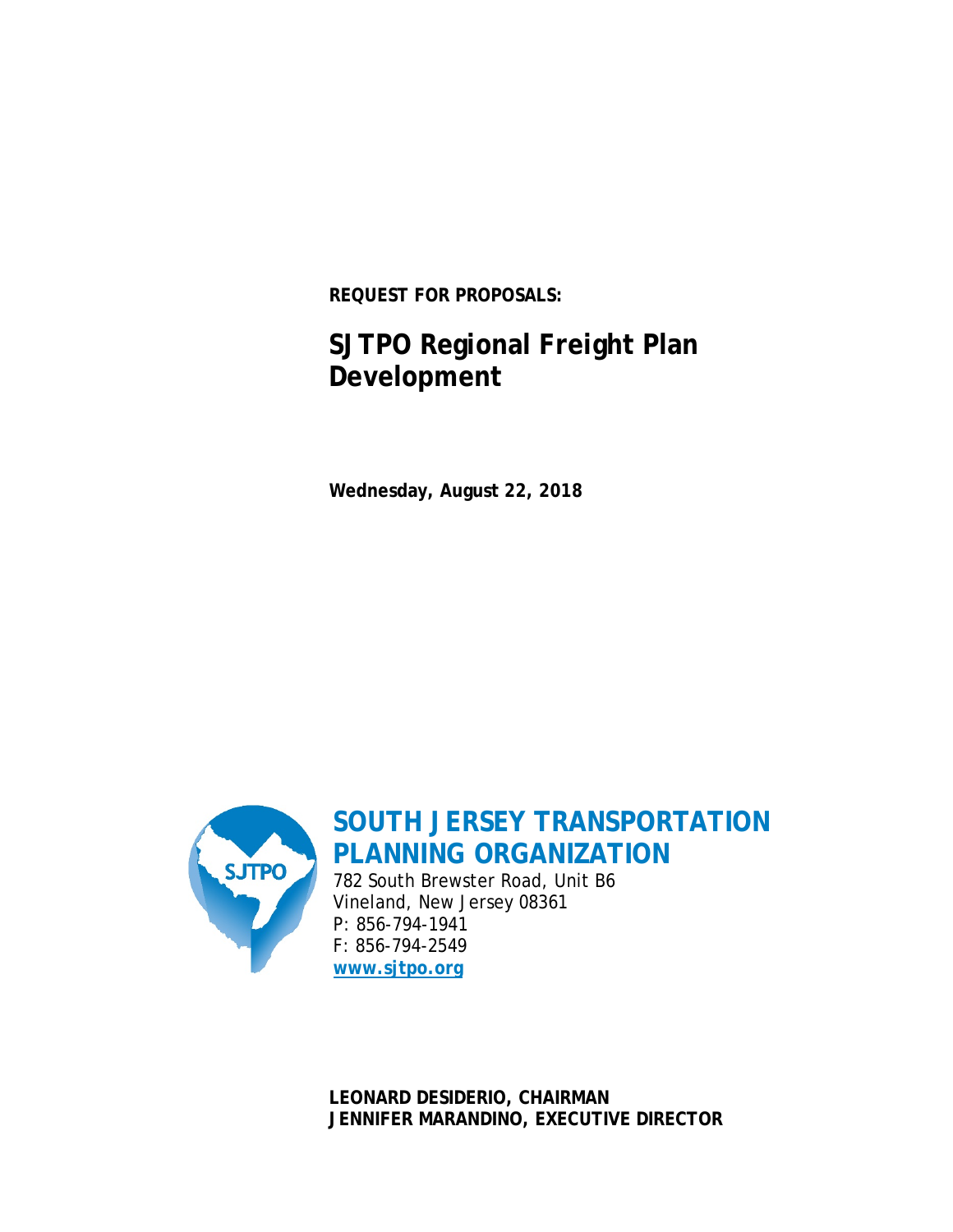# **TABLE OF CONTENTS**

- **I Introduction**
- **II Scope of Work**
- **III Consultant Selection**
- **IV Disadvantaged Business Enterprise (DBE) and Emerging Small Business Enterprise Participation (ESBE)**
- **V Equal Employment Opportunity Provision**
- **VI Insurance Requirements**

# **APPENDICES**

- **Appendix A Relevant Previous Studies**
- **Appendix B SJTPO County Freight Data Resources**

# **EXHIBITS**

- **Exhibit A Affirmative Action Language**
- **Exhibit B Notice to All Bidders**
- **Exhibit C Required Affirmative Action Evidence for Procurement, Professional, and Services Contracts**
- **Exhibit D Sample Staffing Plans**
- **Exhibit E New Jersey Business Registration Certificate**
- **Exhibit F South Jersey Transportation Authority Disclosure of Investment Activities in Iran**
- **Exhibit G Sample W-9**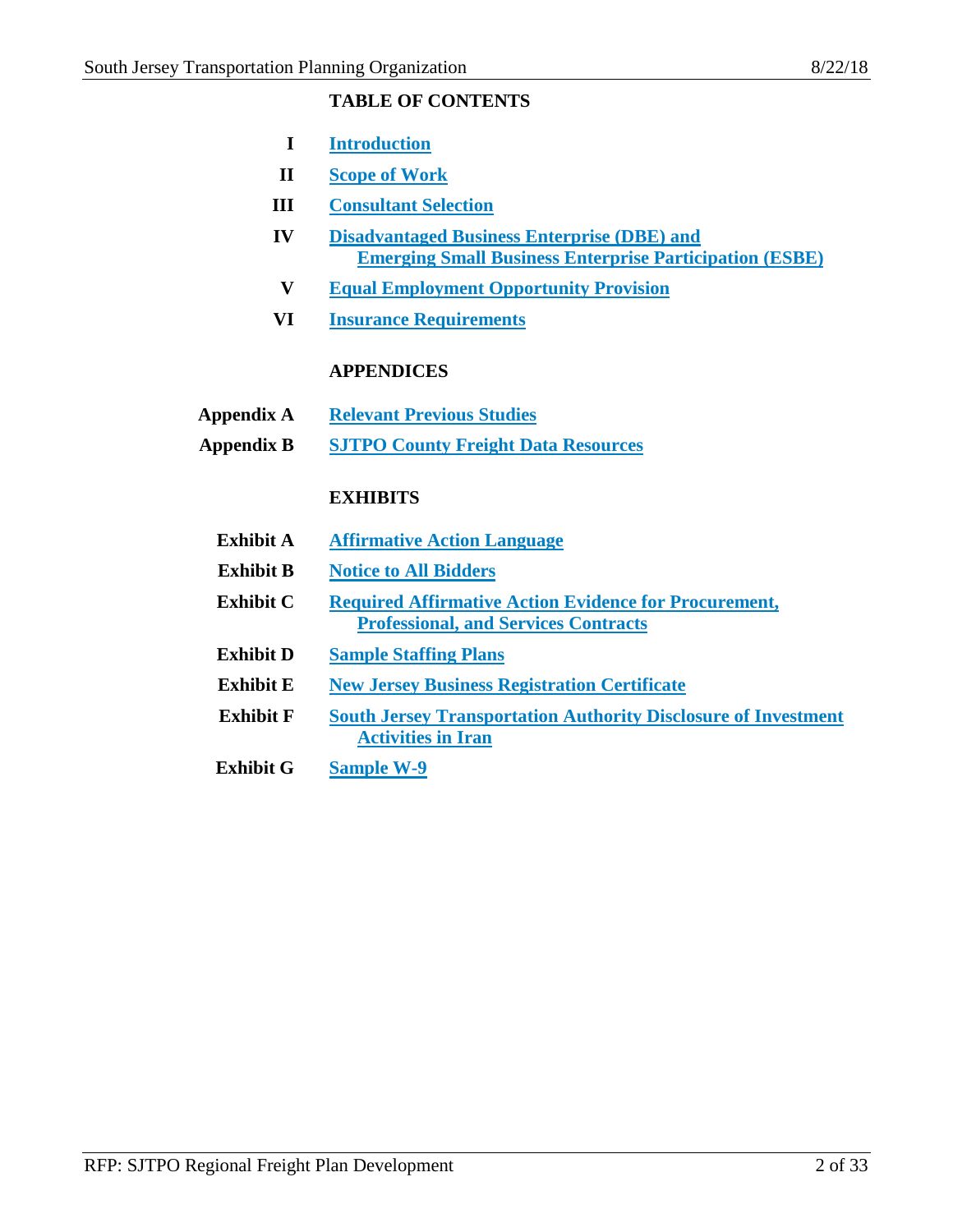### **SOUTH JERSEY TRANSPORTATION PLANNING ORGANIZATION**

### **REQUEST FOR PROPOSALS**

### **SJTPO REGIONAL FREIGHT PLAN DEVELOPMENT**

(To see a list of upcoming RFPs at SJTPO, go to [www.sjtpo.org/RFP/#upcoming.](http://sjtpo.org/RFP/#upcoming))

### **I. INTRODUCTION**

#### **A. General**

The South Jersey Transportation Planning Organization (SJTPO) is soliciting proposals from qualified firms, or groups of firms, to develop SJTPO's framework to support regional freight planning. This work is included in the Technical Program task within SJTPO's Fiscal Year 2018 and 2019 Unified Planning Work Programs and will be funded under two tasks; 18/406 Program Support Data Collection and 19/403 SJTPO Regional Freight Plan Development [\(www.sjtpo.org/UPWP\)](http://www.sjtpo.org/UPWP). Technical proposals must be prepared and submitted in accordance with the goals, requirements, format, and guidelines presented in this RFP document.

The SJTPO is the designated Metropolitan Planning Organization for Atlantic, Cape May, Cumberland, and Salem Counties. As such, the SJTPO has responsibility or oversight for all federally funded surface transportation planning activities in the region.

### **B. Submission**

Proposals are to be received no later than 5:00 P.M., prevailing time, on Tuesday, September 25, 2018. The SJTPO shall not be held responsible for timeliness of mail or messenger delivery. Submittals should be addressed to:

#### **William Schiavi, Principal Planner**

South Jersey Transportation Planning Organization 782 South Brewster Road, Unit B6 Vineland, New Jersey 08361

#### **Elements required in submission include:**

- **1. Signed Cover Letter** that indicates review and acceptance of SJTPO Standard Contract Agreement boilerplate or enumerates proposed changes thereto. (see Section I.E) [www.sjtpo.org/wp-content/uploads/2016/07/RFPSubcontractAgreement.pdf](http://www.sjtpo.org/wp-content/uploads/2016/07/RFPSubcontractAgreement.pdf)
- **2. Technical Proposal** *(three (3) hard copies and one (1) electronic copy)*
	- **a. Narrative** that reflects the requirements of the Scope of Work (see Section II)
		- A detailed approach to completing the work program
		- List and description of deliverables
		- Any issues or problems with requirements of the Scope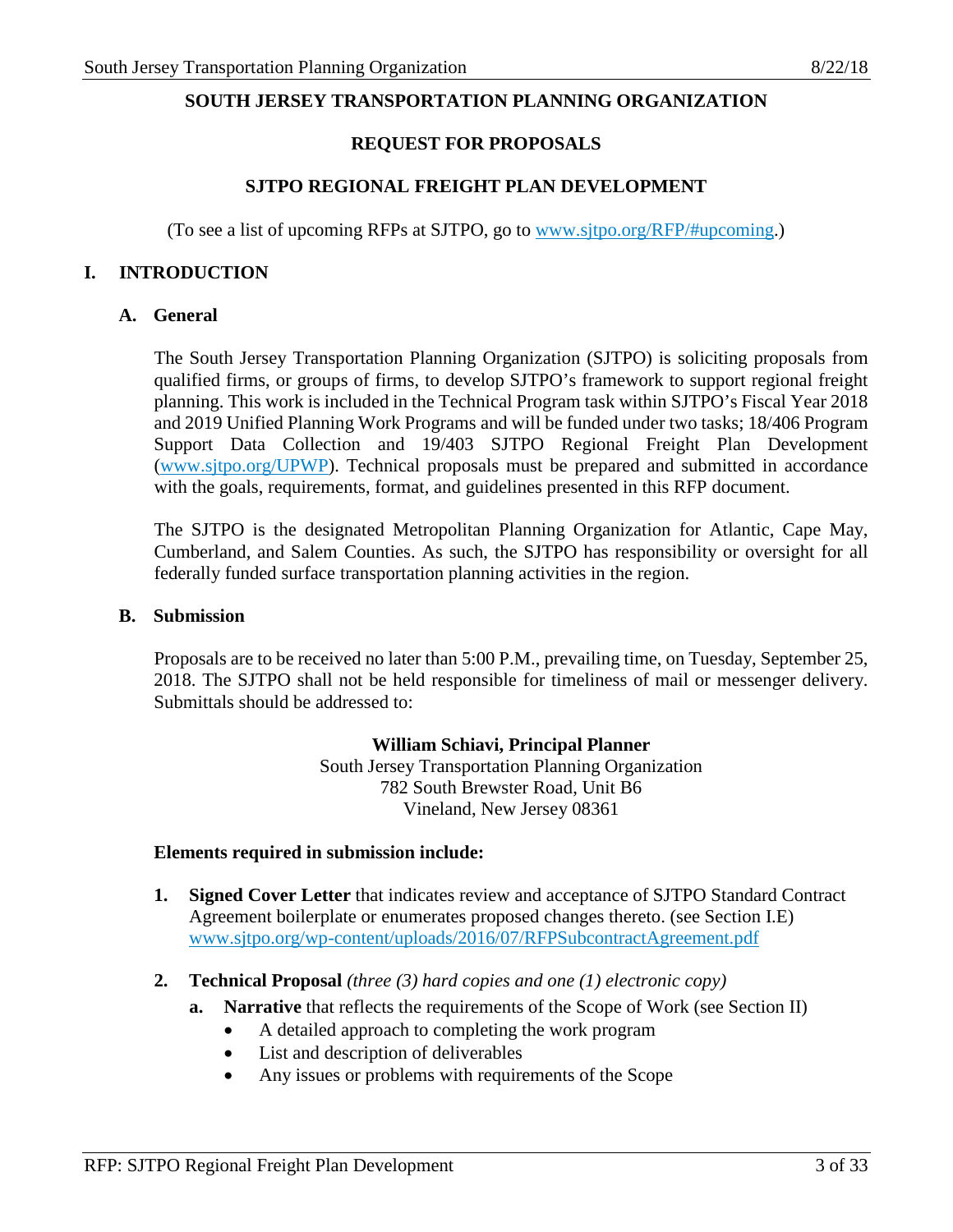- **b. Staffing Plan (see Exhibit D)** without salary or other costs (a detailed description of the work team key staff and estimated hours required on the project), including:
	- Staff name (if appropriate, see Exhibit D)
	- Company/organization
	- Job title
	- Person-hour requirements by task
	- It should be clear which staff/firm(s) count towards the DBE/ESBE goal (see Section IV). In addition, the DBE/ESBE percentage should be clearly stated within this section.
- **c. Project Schedule** Indicating project milestones, deliverables, and key meetings using a Notice to Proceed as "Day 0." Schedule should anticipate review time by other agencies and committees, but time allotments for work under the control of the consultant will be regarded as a commitment.
- **d. Organizational Chart** of firm or firms with brief description of their role in the project
- **e. Firm Profile** Description of the firm's facilities, number of offices, employees in each office, any special equipment, and other factors (knowledge, skills, etc.) that may affect the delivery of the required services.
- **f. Work History** List of similar work, including name and telephone number of the clients, and a full description of the services provided by the firm.
- **g. Resumes** of key professional staff included in the Staffing Plan, organized by firm
- **h. DBE/ESBE Certificates** (see Section IV)
- **i. Equal Employment Opportunity Statement** (see Section V)
- **j. Proposers' NJ Business Registration Certificate** (see Exhibit E)
- **k. South Jersey Transportation Authority Disclosure of Investment Activities in Iran** (see Exhibit F)
- **l. Proposer's completed W9** (see Exhibit G)
- **3. Cost Proposal** *(one (1) hard copy and one (1) electronic copy in a sealed envelope, separate from the Technical Proposals)*
	- **a. Total Costs** of each task detailed in the scope of work.
	- **b. Breakdown of All Other Charges**, such as fringe benefit, overhead, profit, etc., yielding a total project cost.
	- **c. Staffing Plan (see Exhibit D)** with Dollar Values (a detailed description of the work team key staff and their estimated hours required on the project.)
		- Staff name (if appropriate, see Exhibit D)
		- Company/organization
		- Job title
		- Person-hour requirements by task
		- Hourly rates
		- It should be clear which staff or firm counts toward the DBE/ESBE goal (see Section IV). In addition, the DBE/ESBE percentage should be clearly stated within this section.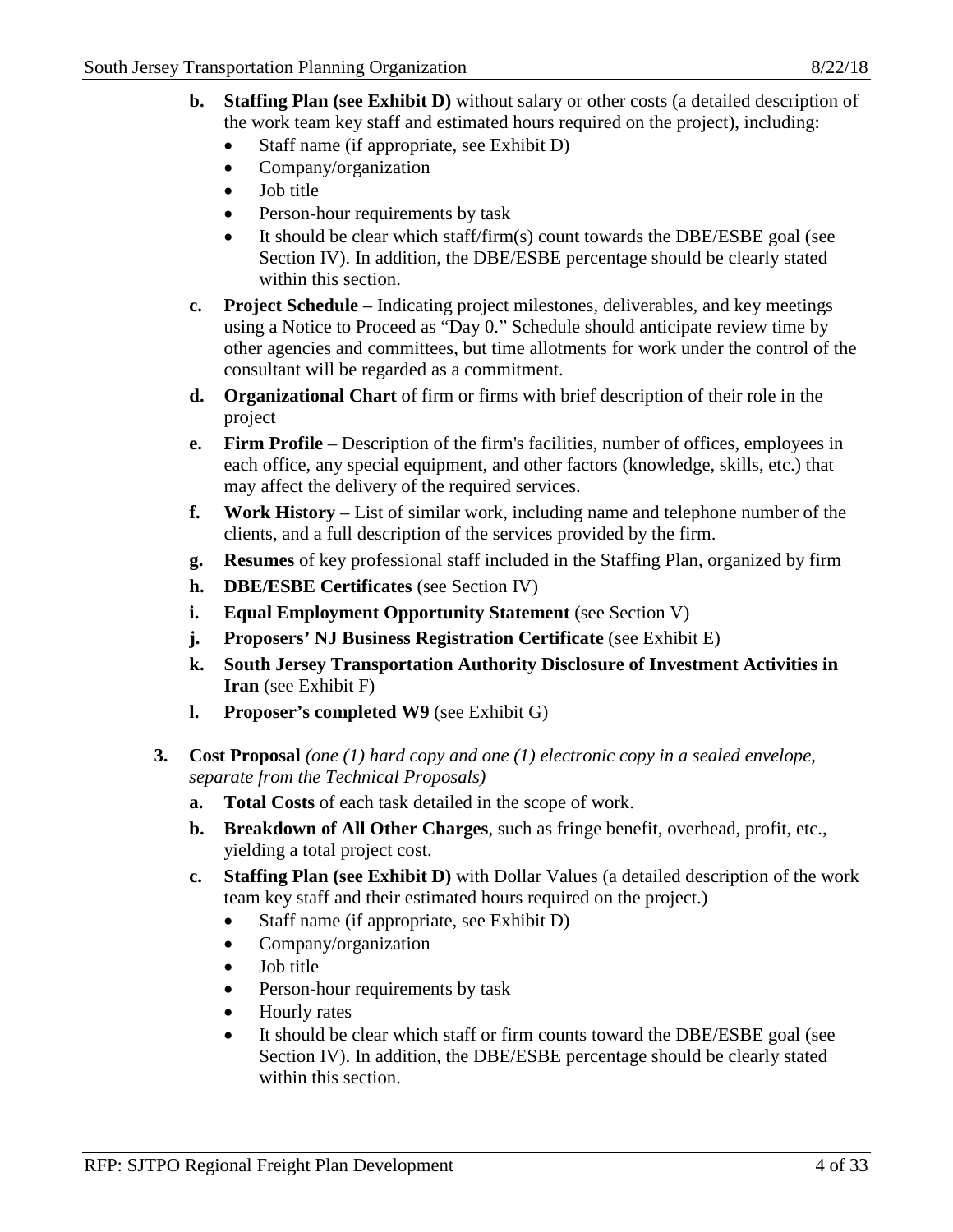The SJTPO reserves the right to reject any submission for failure to adhere to these goals and requirements or to accept any submission, which in its judgment will best serve its interest. All submitting firms grant to the SJTPO a non-exclusive right to use, or cause others to use, the contents of the submission for any purpose. All submissions will become the sole property of SJTPO. Subconsultants, subcontractors, and joint ventures are permitted for the purposes of this submission.

# **C. Interpretations and Addenda**

All questions, requests for interpretations and comments must be submitted in writing and received on or before Tuesday, September 11, 2018 and submitted to William Schiavi at the above address. Faxes (856-794-2549) and e-mails [\(info@sjtpo.org\)](mailto:info@sjtpo.org) are acceptable. Interpretations or clarifications in response to questions or comments received by prospective proposers will be posted on the SJTPO website. Only written clarifications from SJTPO will be binding; oral and other interpretations or clarifications will be without legal effect.

### **PLEASE CHECK THE SJTPO WEBSITE DURING THE RFP RESPONSE PERIOD FOR ADDENDA TO THE RFP, AND QUESTIONS AND ANSWERS.**

# **D. Anticipated Consultant Selection Schedule**

|    | 1. Questions about RFP Due     | Tuesday, September 11, 2018            |
|----|--------------------------------|----------------------------------------|
|    | 2. Answers about RFP Published | Thursday, September 13, 2018           |
| 3. | <b>Proposal Due Date</b>       | Tuesday, September 25, 2018 by 5:00 pm |
|    | 4. Consultant Interviews*      | Week of Monday, October 22, 2018       |
|    | <b>5.</b> Policy Board Action  | Monday, November 26, 2018              |
|    | <b>6.</b> Notice to Proceed    | On or about Monday, December 10, 2018  |
|    | 7. Task 18/406 Completion      | Friday, June 14, 2019**                |
| 8. | Task 19/403 Completion         | Friday, September 27, 2019**           |

\* *(We may need to conduct interviews during the selection process. Please keep this week available.)*

*\*\* Work for this effort will be billed to two separate UPWP tasks. SJTPO will work with the selected firm prior to Notice to Proceed to identify elements to be billed to each task.*

# **E. Contracting**

The contract with SJTPO will be executed via the South Jersey Transportation Authority (SJTA), the administrative host of the SJTPO. All provisions and requirements of the SJTA pertaining to contractual matters will be in effect. This project is funded by the Federal Highway Administration of the United States Department of Transportation. Accordingly, the selected consultant will be required to comply with all applicable federal procurement laws, regulations and contracting provisions required by the federal funding authority. Additionally, all state regulations and provisions of the SJTPO's prime contract with the NJDOT, the prime recipient of the federal grant, will be passed on to the consultant.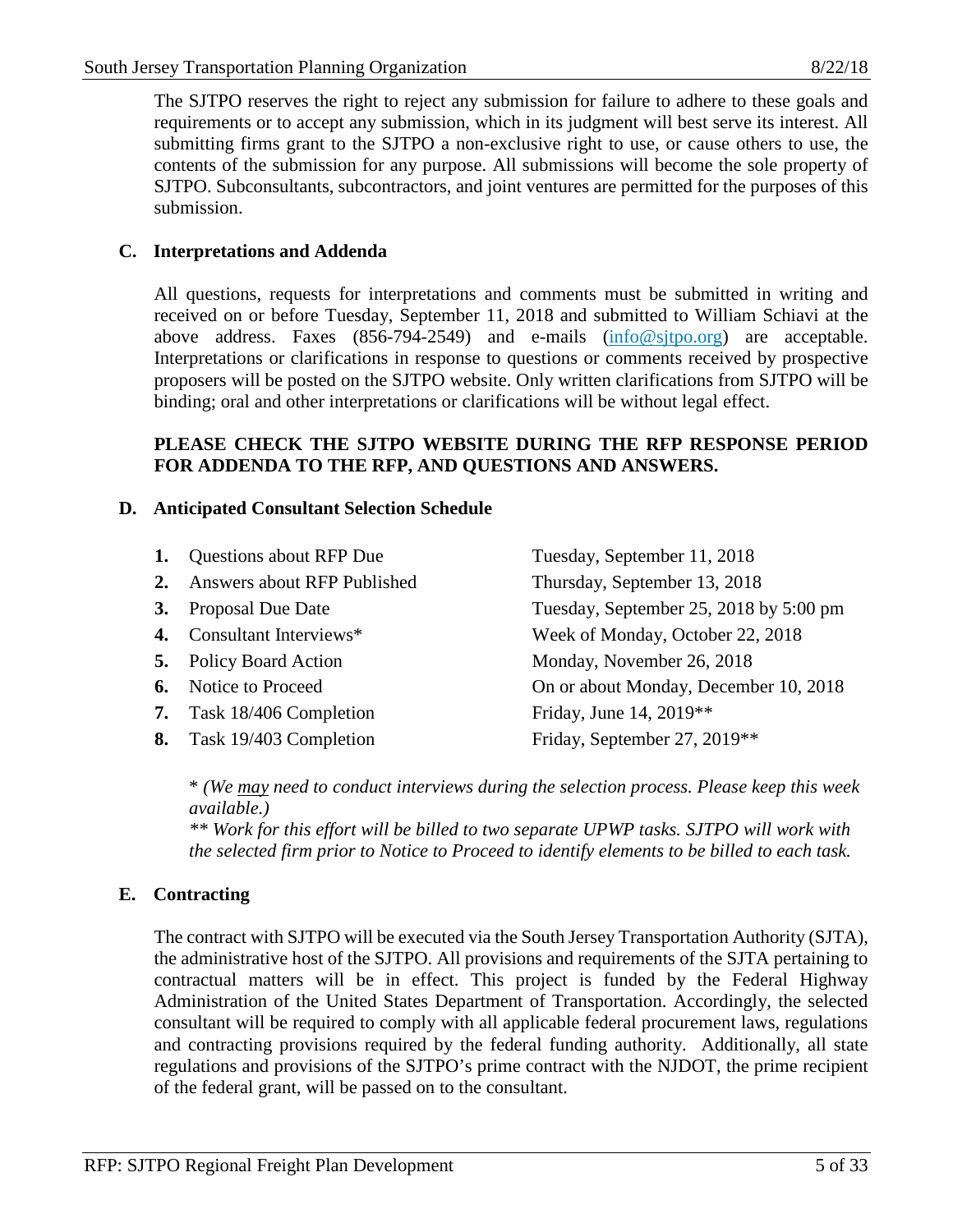All proposals must include a signed cover letter that indicates review and acceptance of SJTPO Standard Contract Agreement boilerplate, or enumerates proposed changes thereto: [www.sjtpo.org/wp-content/uploads/2016/07/RFPSubcontractAgreement.pdf](http://www.sjtpo.org/wp-content/uploads/2016/07/RFPSubcontractAgreement.pdf)

# **II. SCOPE OF WORK**

Proposals should explicitly address the full scope of the project as described within this section. SJTPO cannot ask firms for clarification if questions remain prior to scoring. Proposals, however, should detail any concerns, which impact successful completion of the project as described herein. Firms are encouraged to propose innovations or alternative tasks to enhance the intended project scope and demonstrate experience and mastery over the tasks described. SJTPO reserves the right to reduce or otherwise adjust the scope as necessary.

# **A. Background**

A primary goal of SJTPO is to work toward a multimodal transportation network that contributes to the region's economic development. To this end, SJTPO is better integrating freight into its transportation planning process. SJTPO participated in the development of the 2017 New Jersey Statewide Freight Plan, and desires to complement the statewide plan with a freight planning effort that is focused specifically on the SJTPO region. A data driven approach will be used to develop a better understanding of the freight movement and challenges in the region. This data driven approach requires the development of a core freight transportation dataset, along with a framework for proper analysis. Therefore, through this effort, SJTPO is seeking a qualified firm, or group of firms, to identify the freight network, develop a performance-based analysis to identify issues and locations that would benefit from infrastructure investments, and document the process and findings. Details in this request for proposals have been developed with the intent of advancing those objectives. However, firms are invited to demonstrate their expertise in addressing these objectives and may propose deviations and innovations that better accomplish those objectives.

Qualified firms should have and effectively demonstrate experience with:

- Enhancing the availability and visibility of freight data for regional planning,
- Identifying and mapping a region's primary freight network and all its components,
- Identifying, profiling, and mapping the freight generators, freight-related employment, and supported commodity movements within the region, and
- Creating a framework of analysis for freight performance measures and the identification of freight-specific issues on the network that would inform a need for transportation projects.

# **B. Content**

The major tasks of this project include collecting and organizing relevant freight planning data; creating relevant performance measures and applying them to identify freight issues; documenting data used or developed, assumptions made, process followed, and the results; and performing other tasks that are administrative or procedural.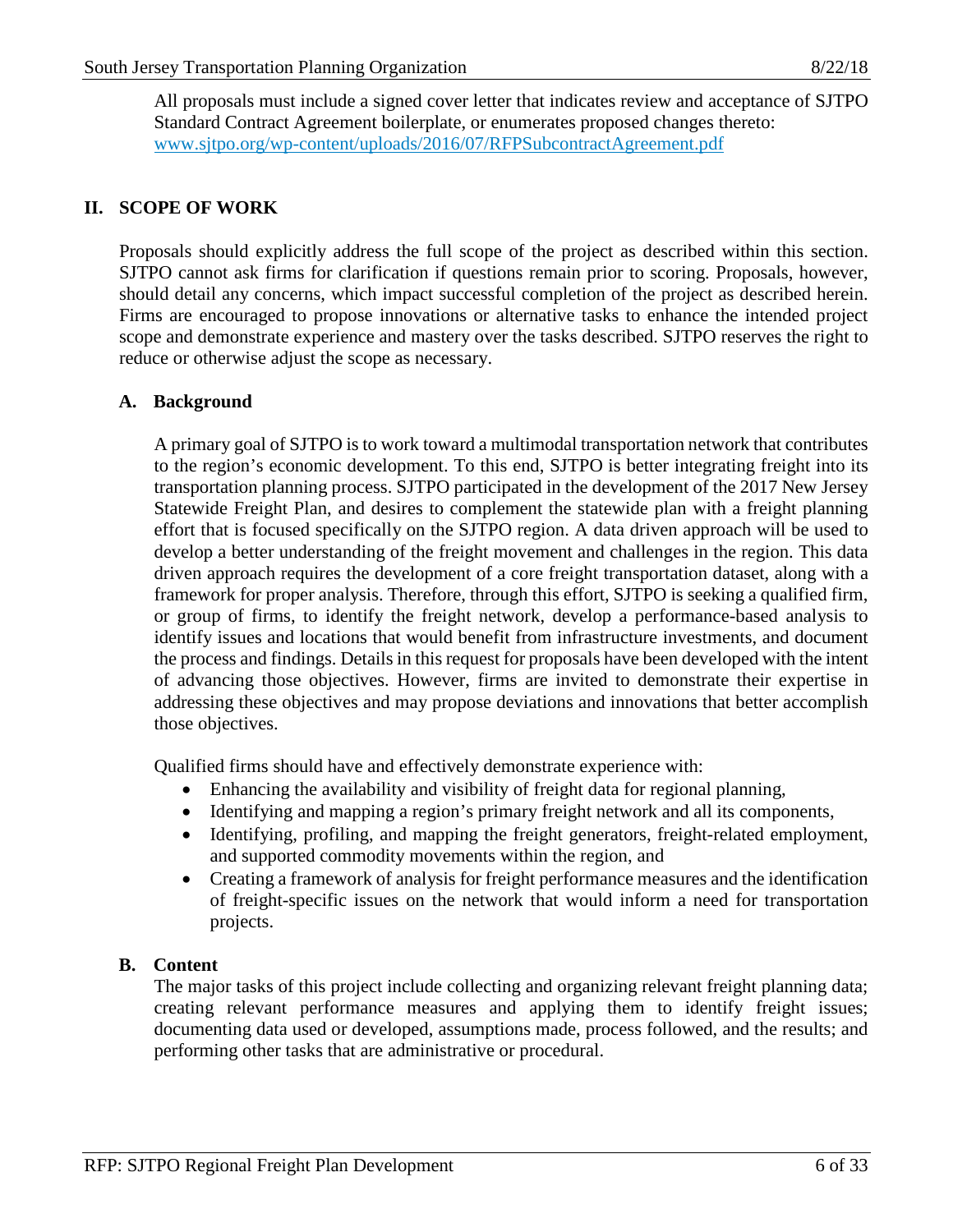# **Tasks Summary**

# **1. Data Inventory & Develop Core Freight Dataset**

Collect existing data and, as needed, update existing data or generate new data and tools needed for a freight planning process suitable for the SJTPO region. Identify the region's freight generators and multimodal network. Identify the network's use and the freight corridors. Document results, procedures, and processes.

# **2. Data Driven Network Screening**

Utilize new, or existing, network data to identify issues in the transportation network that may limit freight movement. SJTPO will ultimately utilize this screening to inform project identification and development. Document results, procedures, and processes.

# **3. General Tasks**

This task includes project coordination, interaction with the project steering committee, stakeholder outreach, and relevant administrative tasks.

# **1. Data Inventory & Development of Core Freight Dataset**

The consultant is to take inventory of available data and information, identify where and how updates to the data are needed, and identify any new data sources to develop the Core Freight Dataset for SJTPO, herein, as described. The consultant is to identify the datasets that are to be used for this project, within their proposal, obtain these datasets for the project, and refine them for regional or subregional applications, as needed. Proposals should specifically identify which data sets will be used, discuss the reasoning for their selection, and detail any work that will need to be done to update or fill any gaps in the data. As information, SJTPO has assembled a list of recent freight-related reports (See Appendix A) as well as some regional freight-related data currently available to SJTPO (See Appendix B), which may or may not be useful to proposing firms.

The consultant is to list all proposed data sources, including all free and fee-based data sources. The consultant should identify in their technical proposal whether a proposed data sources is fee-based. The specific cost of any fee-based data source is to be stated **exclusively** in the cost proposal and shall not be noted in the technical proposal. Data shall address, not only state network facilities, but also county and local facilities.

This study does not include a freight profile of the region. However, proposers should demonstrate an understanding of SJTPO's purpose for this technical study. SJTPO desires to understand the region's freight activity sufficiently to identify the region's freight network, to analyze that network and identify shortcomings to enable better infrastructure investment. With an understanding of that purpose, successful proposers shall identify data sources and activities that satisfy that purpose, whether or not explicitly specified in this RFP. A winning proposal will be one that shows the best understanding of SJTPO's need and details data and analysis to achieve it.

Focus should be on the data needed to identify freight transportation issues. Data that is not needed for freight transportation planning is not required.

Once all relevant data is collected, the consultant is to establish, pool, and standardize a portfolio of Core Freight Data that informs and supports SJTPO's freight planning, programming, and project prioritization.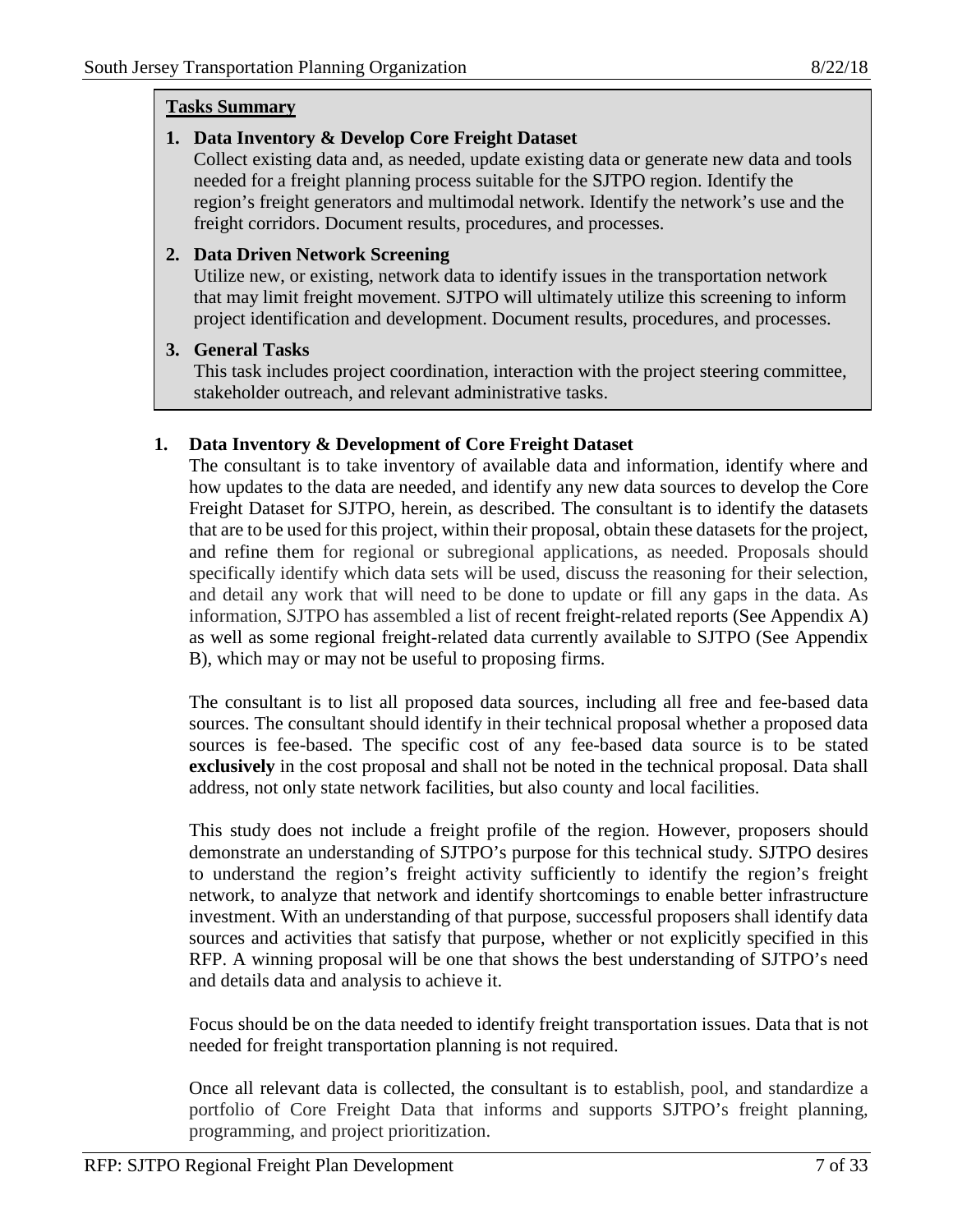The Core Freight Dataset is to be geo-referenced (GIS-mapped) and it is to include, but not be limited to the following Task 1 items:

# **1.1 Identify the Region's Freight Generators**

Freight generators are the locations that produce a significant volume of freight traffic (primarily by truck), are origins/destinations of freight, or are any other areas of freight significance according to the planning team. The consultant is to locate and georeference the freight generators.

Data is also to be gathered to determine the number of outgoing and incoming shipments, and the modes taken. Certain business and building characteristics are used to generate freight traffic. It is up to the consultant to utilize all necessary data to generate information for proper freight transportation planning. The type of information that may be useful include, but are not limited to, commodity type, warehouse or factory size, employment, payrolls, sales, and activities (production and attractions).

# **1.2 Identify the Region's Multimodal Freight Network**

The freight data is built upon a base that is the freight network supply. This network is a composition of modal networks including highway, rail, maritime, aviation, pipeline, and the intermodal nodes through which these networks interact.

# **1.2.1 Highway**

The consultant is to create a GIS product representing the Regional Primary Freight Highway Network to include all state, county, and local roadway segments that act as critical links to the freight generators. These critical links include the first and last mile of freight movement, which are often left out of higher level analyses.

# **1.2.2 Rail**

The consultant is to create a GIS product to represent the Regional Primary Freight Rail Network to include all rail spurs and sidings that serve network freight nodes, generators, and attractors.

# **1.2.3 Pipeline**

The consultant is to create a GIS product to represent the Regional Primary Freight Pipeline Network as it currently exists, and any definite additions planned.

# **1.2.4 Network Freight Nodes**

The consultant is also to identify, locate, and collect data on freight nodes that facilitate travel through, in, and out of the region. Those nodes include:

- The Port of Salem,
- Marinas that generate fishery-related freight cargo,
- Airports with freight cargo,
- Pipeline nodes.
- Intermodal facilities connecting rail, road, ports, and airports, and
- Service facilities (Truck stops, etc.).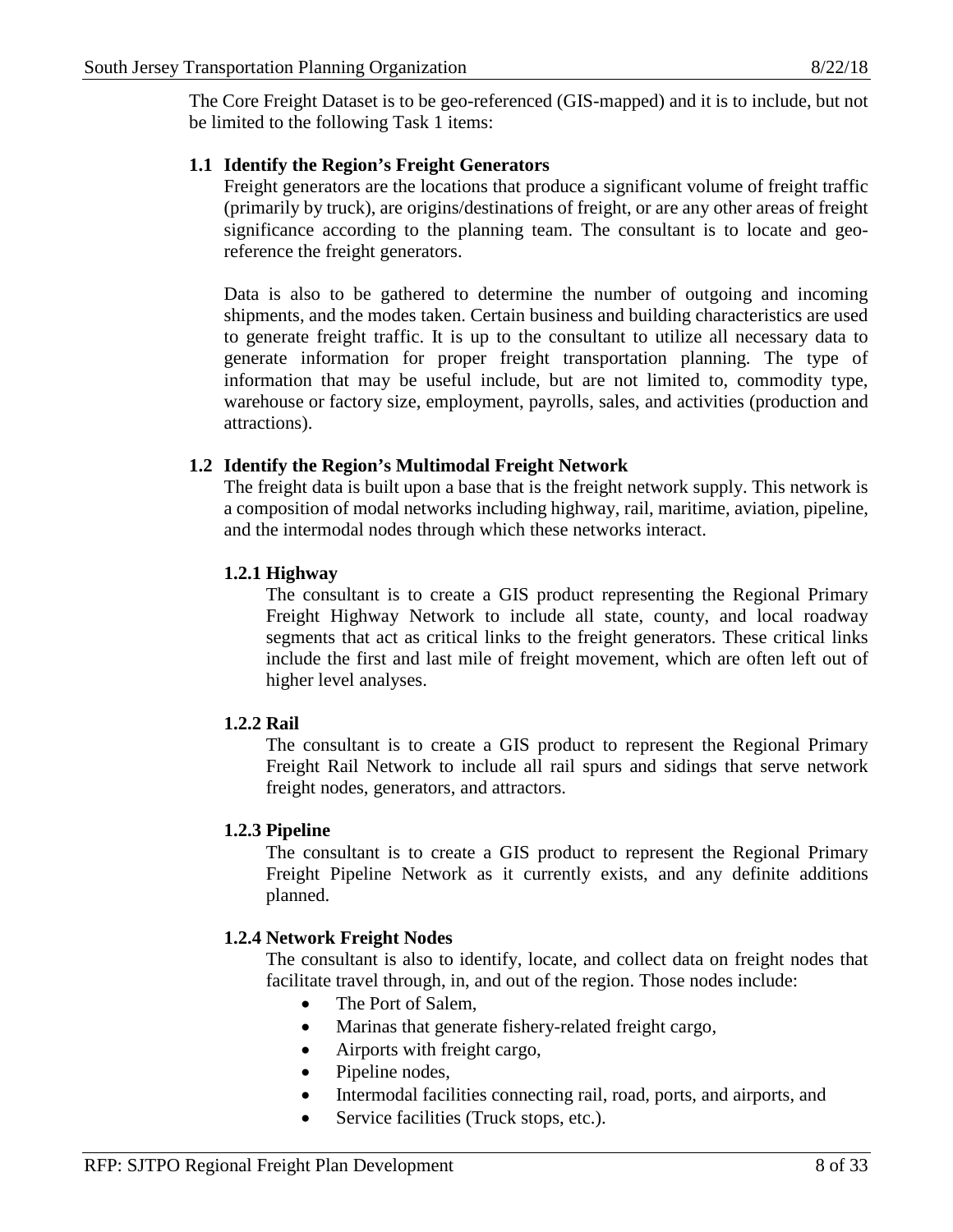### **1.3 Identify the Network's Use and Important Freight Corridors**

The consultant is to collect information describing the region's major freight commodity types, the modes, the routes most often used (corridors), and the freight volume flowing through the network.

# **1.3.1 Freight Modes & Primary Routes Taken**

The consultant is to utilize planning data and stakeholder feedback to identify the high-priority multimodal freight transportation corridors. Knowledge of these corridors are important to SJTPO and its planning partners as they prioritize improvements to facilitate freight movement.

# **1.3.2 Freight Traffic Volume**

The consultant is to identify the freight traffic volume along the various modes and routes. The consultant should identify how they intend to gather volume data. Acceptable means may include traffic counts or other estimates. Proposals should clearly identify all assumptions with respect to the number of counts included or estimate methodology.

The consultant's recommended and proposed activities and methods should be specifically stated. Examples of this are the number of proposed truck counts and proposed Weigh-in-Motion (WIM) studies. The intended number of truck counts are to be included in the proposal and cost proposal. The cost proposal package shall also include cost information of additional counts, if needed.

Obtaining rail road information is challenging. Any strategies that ensure adequate rail road data collection should be stated in the proposal. The Freight Rail Way Bill information sample size should be specifically stated in the proposal.

# **1.3.3 Freight Traffic Volume Future Projection**

The objective of this effort is to identify the freight network and look for issues that may limit freight. Required elements include those that look at the current system and current issues. To the extent it is feasible, firms are encouraged to project future freight traffic volumes to identify corridors that will be important to freight in the future. Projections should look to the year 2045 and identify interim years of 2020, 2025, 2030, 2035, and 2040.

# **1.3.4 Commodity Flows**

This study does not call for a regional freight profile. However, to the extent that it contributes to the goals of this study, the consultant is encouraged to capture the regional-level commodity flows. This may include identifying the commodity types, their modes, and general origins and destinations.

# **1.4 Highway Analysis Tools**

Tasks in this effort require the consultant to propose methodologies to identify and analyze the freight network. Proposals should clearly identify the methodologies or tools to be utilized in this effort.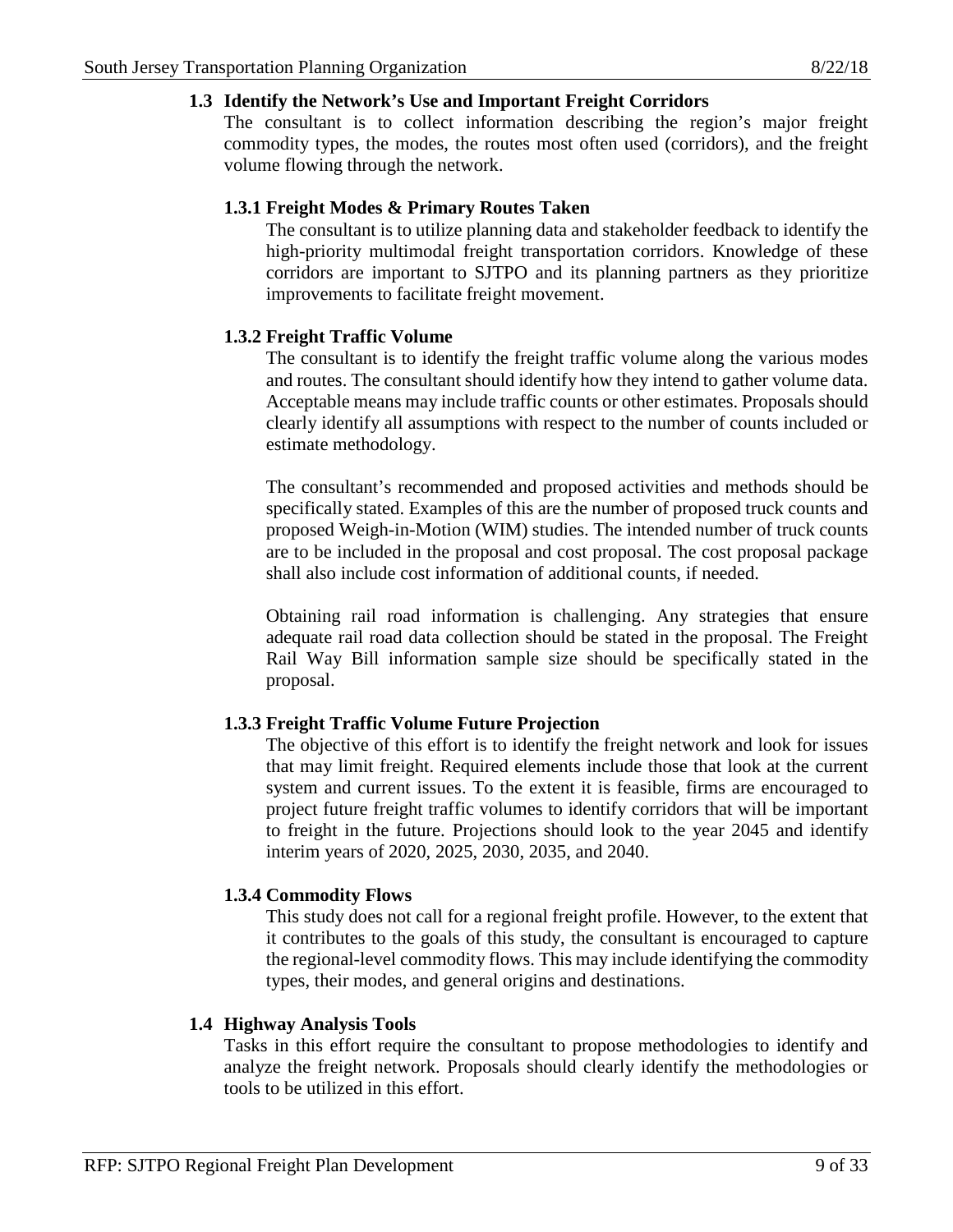Through its relationship with NJDOT, SJTPO has access to the Probe Data Analytics (PDA) software, which can be made available to the selected firm, if desired. The consultant may find the software and associated tools of value to the selected firm in both identifying the highway freight network (Task 1.2.1) as well as in looking at Performance-Based Network Analysis (Task 2). Probe Data Analytics is a product of the Center for Advanced Transportation Technology Laboratory at the University of Maryland. It provides real-time and archived travel data for major roads.

The PDA congestion analysis tools and metrics are based on vehicle probe data collected by INRIX and originally did not separate truck speed and travel time from that of passenger vehicles. However, as of April 2018, the NPMRDS v2, which does separate travel time and speeds between passenger vehicles and trucks, and contains travel time and speed data through January 2017, has been integrated into the PDA Suite. FHWA paid for this integration to allow State DOTs and MPOs to produce baseline performance metrics and measures in support of the MAP-21/FAST Act System Performance Measures*.*

The consultant may determine to utilize the PDA (INRIX) database to supplement the NPMRDS (truck probe) data as performance measures for freight-significant corridors not covered in the NPMRDS data. The truck speed and travel time reliability may be inferred from car speed, based on observations of trucks versus cars in similar corridors, if necessary.

| Deliverable 1. a | <b>Regional Core Freight Dataset:</b> The consultant will<br>provide the above-mentioned data categories in geo-<br>referenced datasets and ArcMap files, where applicable.<br>Document results, procedures, and processes. |
|------------------|-----------------------------------------------------------------------------------------------------------------------------------------------------------------------------------------------------------------------------|
| Deliverable 1. b | <b>Technical Memo - Regional Freight Data: The consultant</b><br>will provide a summary and a schema of the Core Freight<br>Dataset. All data, procedures, and processes are to be<br>documented.                           |

# **2. Data-Driven Network Screening**

The consultant is to develop measures to analyze the networks identified in Task 1. The purpose of this analysis is to identify issues or shortcomings in the network that would benefit from capital investment to optimize freight movement. This work is likely to focus heavily on highway measures. However, firms are to address rail, maritime, aviation, pipeline, and intermodal nodes to the extent that they will provide SJTPO with meaningful information that can advance capital investments that improve freight movement in the region. In addition, the measures shall be reported on a county and regional level to show performance and ultimately progress in the future. The firm should address how SJTPO and partner agencies can continue to gather or maintain these datasets to regularly monitor the performance of the network.

Listed below are examples of possible measures. This is not an exhaustive list and firms are expected to identify a comprehensive list. The list is intended to illustrate the kinds of measures that could be part of this analysis.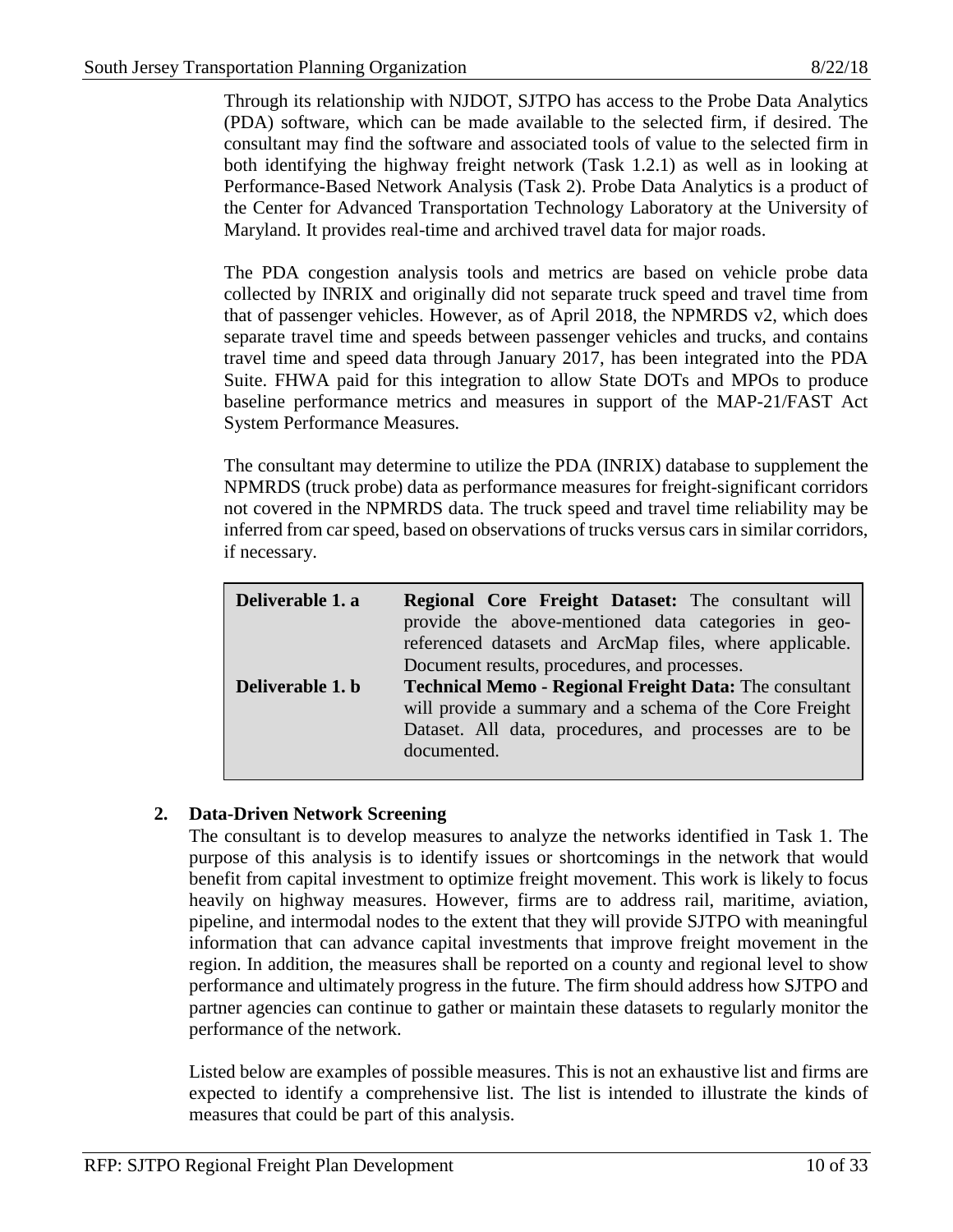- Crashes and/or high crash locations on the freight network
- Bridge overpass heights that limit freight movement on the freight network
- Bridge weight restrictions that limit freight movement on the freight network
- Intersections with tight geometry that limits freight movement on the freight network
- Rail segments with weight or speed restrictions that limit freight movement

Recommendations can be made for future planning activities or studies; however, it is not expected that the consultant will provide specific engineering solutions for locations as a part of this study.

| Deliverable 2.a | <b>Technical Memo - Data-Driven Network Screening</b><br>The firm will develop and document the regional freight<br>network screening, as described above. All data, procedures,<br>and processes are to be documented including:<br>Assumptions made,<br>$\bullet$<br>• Data sources used,<br>• Processes followed,<br>Instructions for SJTPO's staff to maintain future freight<br>network analysis,<br>Electronic copies of all documents, images, photos,<br>$\bullet$<br>worksheets, and map files. |
|-----------------|----------------------------------------------------------------------------------------------------------------------------------------------------------------------------------------------------------------------------------------------------------------------------------------------------------------------------------------------------------------------------------------------------------------------------------------------------------------------------------------------------------|
| Deliverable 2.b | <b>Regional Data-Driven Network Screening Dataset</b><br>The results of the screening will be summarized and is to<br>include:<br>Region's freight issues, and<br>Specific freight network problem location and issues<br>$\bullet$<br>The firm will provide the above-mentioned data in geo-<br>referenced datasets and ArcMap files, where applicable. The<br>firm will also provide all documents, data developed, and<br>procedures related to this task.                                            |

# **3. General Tasks**

# **3.1 Coordination**

Regular communication shall take place between the firm's project manager and the SJTPO project manager as well as the Steering Committee and other stakeholders asneeded (See Task 3.3). The firm will be responsible to document all communications and deliver them to SJTPO. Meetings shall require meeting minutes to be prepared, whereas phone conversations shall simply require a follow-up email summarizing talking points and decisions made. These should generally be provided to SJTPO within three business days.

The firm shall provide brief status updates every two weeks to SJTPO via email. The status updates should describe tasks completed in the past two weeks, including the status of DBE firm(s), upcoming tasks for the next four weeks, any delays that affect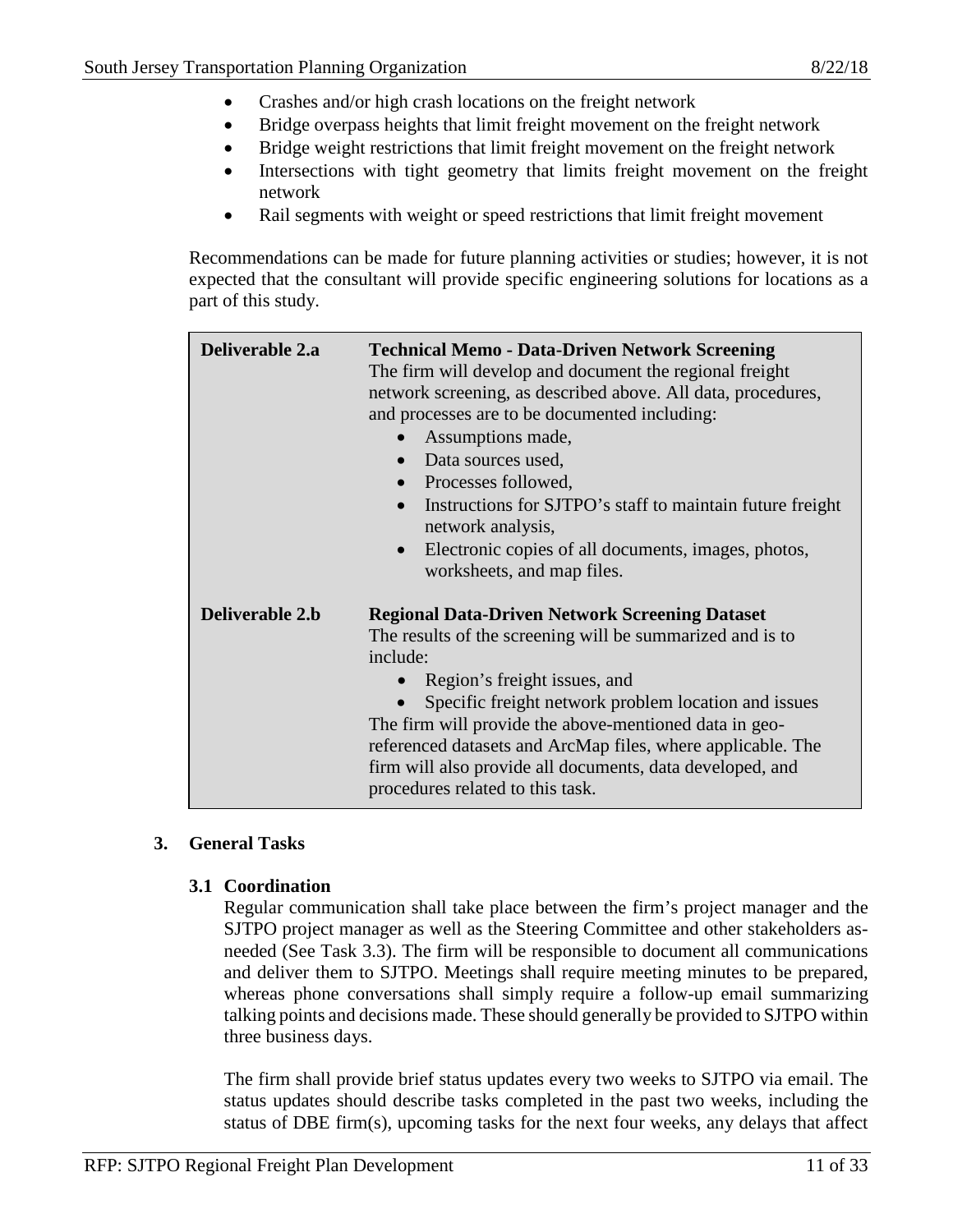the schedule of the project, and any assistance that will be needed from SJTPO or other stakeholders in the coming weeks.

| Deliverable 3.a | Bi-weekly emails: The firm will provide an email to<br>SJTPO's project manager on a bi-weekly basis as described<br>above.                                                                                                            |
|-----------------|---------------------------------------------------------------------------------------------------------------------------------------------------------------------------------------------------------------------------------------|
| Deliverable 3.b | <b>Meeting and discussion summaries:</b> The firm will provide<br>minutes of meetings and email summaries of all<br>conversations, which will include summary of talking points<br>and decisions made within three (3) business days. |

# **3.2 Freight Planning Steering Committee**

The consultant, along with SJTPO, will establish a Regional Freight Planning Steering Committee; its members are to include a broad representation of the freight industry and relevant government agencies. This group will be a resource for SJTPO and the consultant, providing direction during the study.

The number of meetings should be identified in the proposal, based upon what the firm feels most benefits the process. The use of web-conferencing is encouraged.

The consultant is to solicit the group's input at critical stages in the planning process. This group should be able to provide information about the regional freight network and activity. The consultant may utilize this resource to contact other members of the freight community (See Task 3.3). The consultant is to provide regular project updates to the Regional Freight Steering Committee during the process, by communicating with the group, through SJTPO's project manager, via email, phone, or web-conferencing.

| <b>Deliverable 3.c</b> | <b>Steering Committee Meeting Materials: All materials are</b> |
|------------------------|----------------------------------------------------------------|
|                        | to be delivered to SJTPO. These include, but are not limited   |
|                        | to, files and GIS data of all maps created, display boards,    |
|                        | handouts, surveys, sign-in sheets, electronic files of         |
|                        | presentations, and a summary of all meetings for the MPO       |
|                        | website.                                                       |

# **3.3 Freight Stakeholder Outreach**

The consultant is to conduct outreach to key freight community members to solicit information about the stakeholders' freight activity. SJTPO will assist in the introduction to the stakeholders. The SJTPO project manager is to participate in all interactions with stakeholders where practical; and all interactions are to be documented.

Proposals must identify the proposed number of stakeholder meetings and/or one-onone stakeholder outreach efforts. These are to be accounted for separately from the Steering Committee meetings or updates. Any proposed outreach effort should be reflected in the staff hours and cost proposal.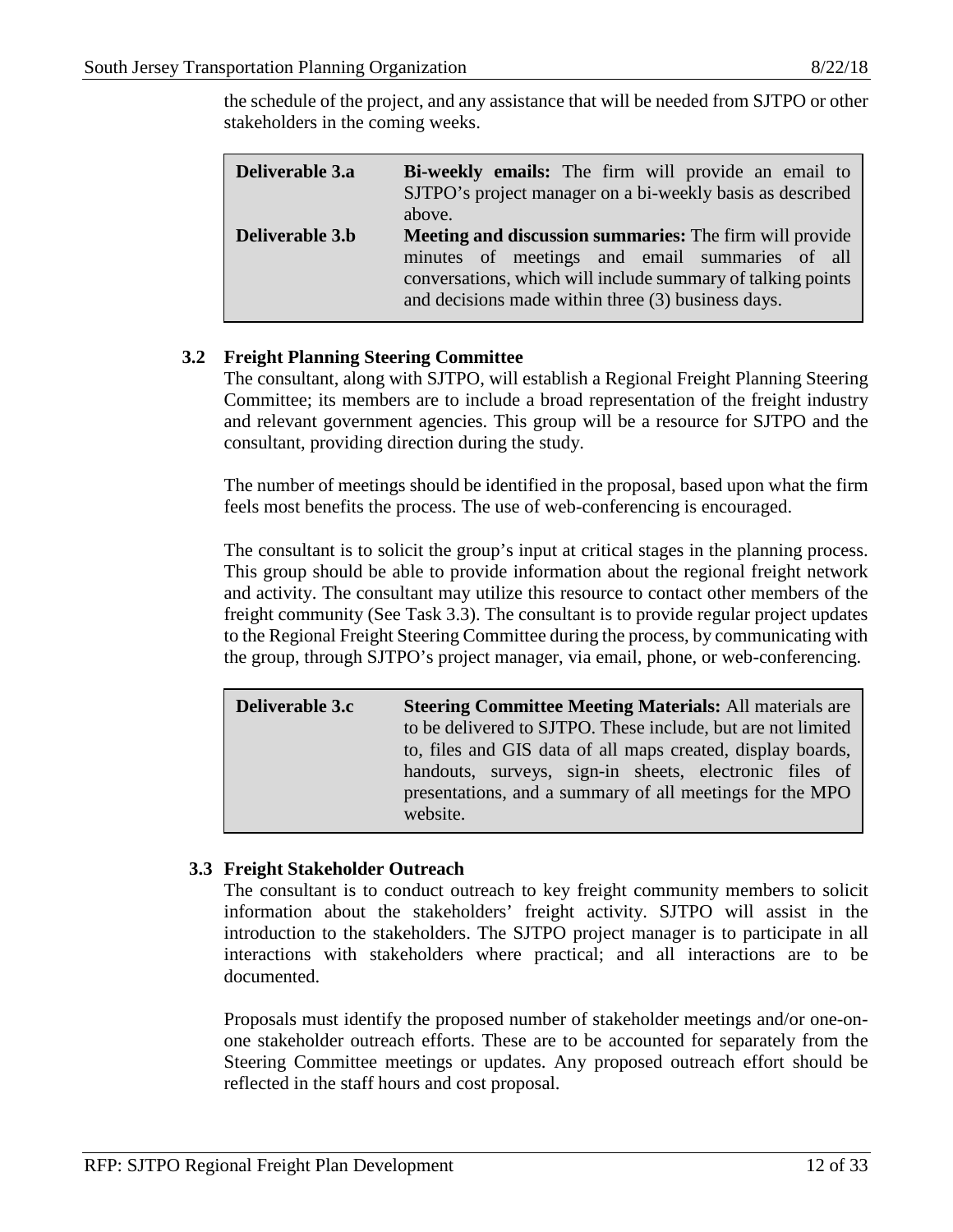| Deliverable 3.d | Freight Stakeholder Outreach Materials: All materials         |
|-----------------|---------------------------------------------------------------|
|                 | related to meetings or conversations with stakeholders are to |
|                 | be delivered to SJTPO. This includes, but is not limited to,  |
|                 | documentation of all conversations.                           |

### **3.4 Administrative Tasks**

The consultant is to produce a detailed work schedule, including the expected meeting dates, the task completion dates, and the bi-weekly conference call update schedule. The consultant will prepare and submit monthly invoices.

| <b>Deliverable 3.e</b> | <b>Work Schedule:</b> Including expected meeting dates, task |
|------------------------|--------------------------------------------------------------|
|                        | completion dates, and bi-weekly conference call schedule.    |
| <b>Deliverable 3.f</b> | <b>Invoices:</b> Are to be prepared monthly.                 |

#### **C. Schedule**

We anticipate a Notice to Proceed on or about Monday, December 10, 2018. As work for this technical study is identified within the Technical Program of SJTPO's Fiscal Year 2018 and 2019 Unified Planning Work Programs, billing for this effort shall be done under two separate UPWP tasks. SJTPO will work with the selected firm prior to Notice to Proceed to identify elements to be billed to each task.

All data gathering work associated with Task 18/406 must be completed by June 14, 2019. All work associated with Task 19/403 is to be completed by Friday, September 27, 2019.

# **III. CONSULTANT SELECTION**

SJTPO's consultant selection is a two-step, quality-based selection process. First, based on an assessment of the technical qualifications of responding firms, we will select a firm best suited to carry out the scope of work as outlined in our RFP. A review committee will evaluate each proposal and may recommend firms to present additional information and appear for interviews; or, the proposal may be the sole basis for the selection.

Second, SJTPO will negotiate a price with the selected firm. Negotiations and award of the contract will be to the firms that provide the most advantageous proposals. If we cannot negotiate an acceptable contract with the selected firm, negotiations will be terminated and SJTPO will initiate discussions with the second ranked firm.

As the selection of the firm is based solely on technical qualifications, the budget for the scope of work is not material to selecting the most qualified firm. SJTPO's Unified Planning Work Program is publicly available through SJTPO's website [\(www.sjtpo.org/UPWP\)](http://www.sjtpo.org/UPWP) but should only be used to provide general budgetary information for work activities based on preliminary estimates.

# **LATE PROPOSALS WILL NOT BE EVALUATED.**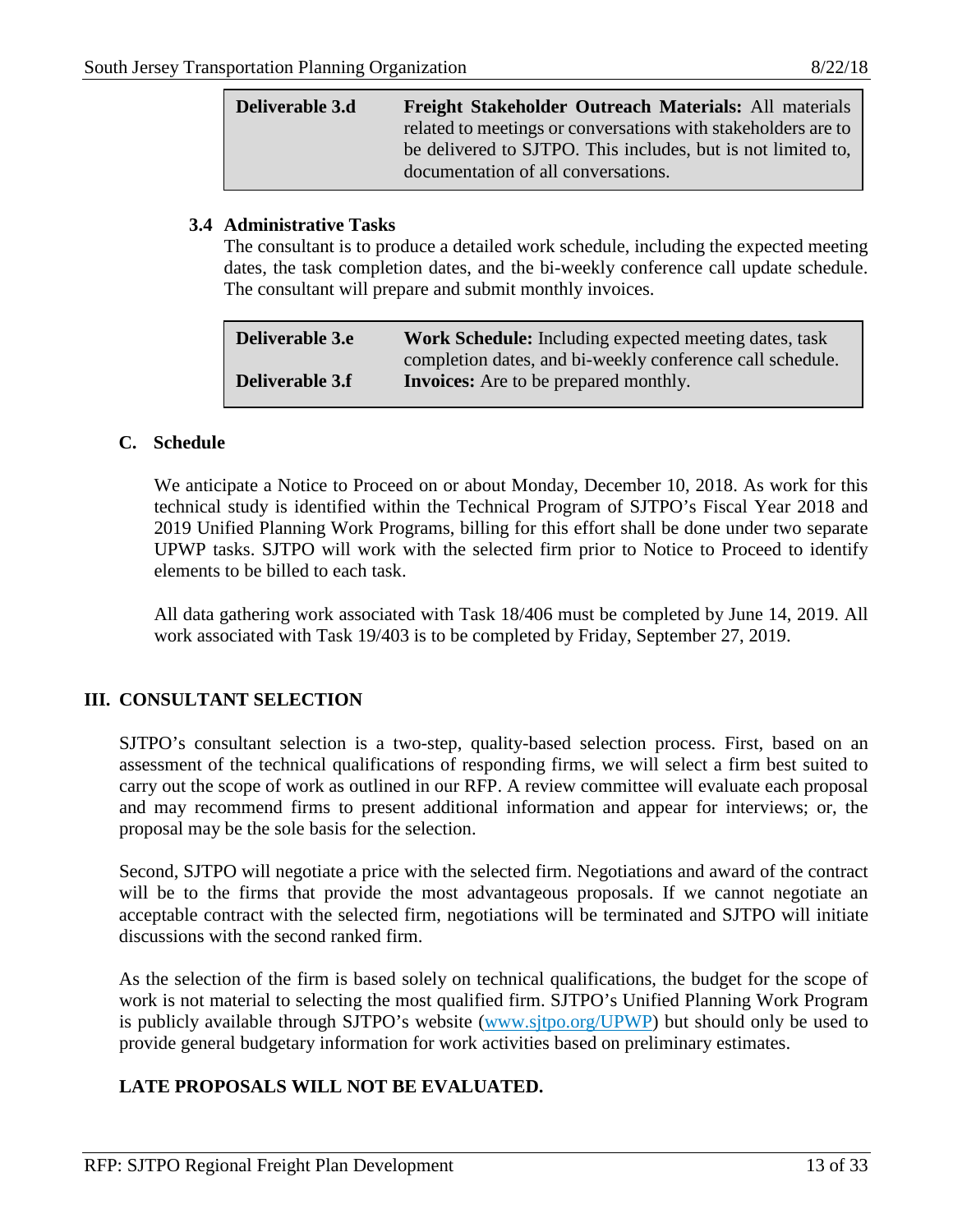The submission should be stapled or bound with no loose pages. The following criteria have been established to guide the evaluation of each consultant proposal with each criterion weighted as indicated below.

# **A. Technical Proposal**

- **1. Technical Approach** (Criterion weight: 45 percent)
	- **a.** Demonstrate a clear understanding of the effort and products required.
	- **b.** Explicit consideration of the features listed in Section II, *Scope of Work*.
	- **c.** Innovations or efficiencies to be used in completing the project with descriptions of how they add value to the project.
	- **d.** Demonstrate an ability to perform needed tasks and meet stated completion date.
	- **e.** Quality, clarity, thoroughness in addressing required tasks and submission guidelines.
	- **f.** Demonstrate the ability to complete project within the schedule stated in this document.
- **2. Firm Qualifications** (Criterion weight: 20 percent)
	- **a.** Demonstrate successful experience of the firm or team (particularly recent) on similar projects.
	- **b.** Demonstrate expertise in specialized areas required for this project.
	- **c.** Firm(s) references submitted with proposal.
	- **d.** Availability of resources needed to successfully complete the project.
- **3. Staff Qualifications** (Criterion weight: 25 percent)
	- **a.** Staffing Plan demonstrates staff (particularly Project Manager) ability to successfully complete project.
	- **b.** Resumes demonstrate staff (particularly Project Manager) experience successfully implementing similar projects.
	- **c.** Location of office that will be performing the work on this project.
- **4. DBE/ESBE Utilization** (Criterion weight: 10 percent)
	- **a.** DBE/ESBE firm must be explicitly identified. If a specific DBE/ESBE firm is not identified, a zero percent DBE/ESBE commitment will be assumed.
	- **b.** Staffing Plan clearly states the hours and specific tasks of DBE/ESBE staff as well as percent of total budget to be dedicated to DBE/ESBE firm(s). Do not provide dollar figures within the Technical Proposal, as those must be included within the separate Cost Proposal.
	- **c.** Technical Proposals should explicitly indicate the type of work to be completed by the DBE/ESBE firm(s). This information will be used to assess the quality of work to be completed by the DBE/ESBE firm(s).

Federal and State goals for DBE/ESBE participation must be addressed explicitly in the proposal. This is satisfied by stating the percentage of total project cost devoted to DBE/ESBE firm involvement in the Technical Proposal. Do not provide dollar figures within the Technical Proposal, as those must be included within the separate Cost Proposal. See Section IV for definition of DBE/ESBE firms. Note: SJTPO utilizes the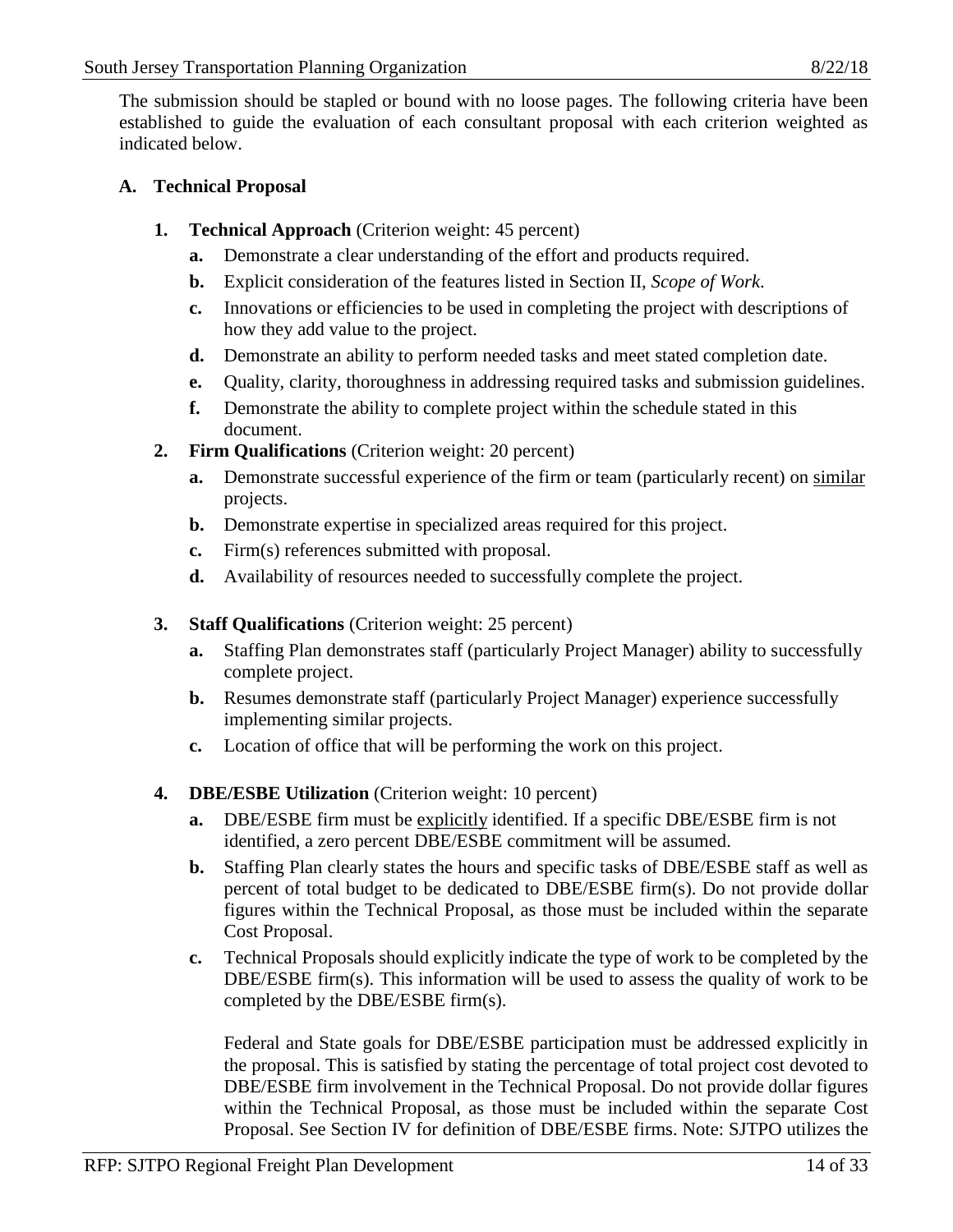most recent NJDOT federally approved DBE/ESBE goal (effective 10/1/2016 through 9/30/2019), which is 12.44 percent.

The highest-ranking firms may be invited, at the option of SJTPO, to an interview to present relevant details of their proposals and introduce key staff.

# **B. Cost Proposal**

**The Technical Proposals must be accompanied by one (1) hard copy and one (1) electronic copy of the Cost Proposal in a separate, sealed envelope.** The cost proposals must include a price and level of effort for the Scope of Work. All other charges, such as fringe benefit, overhead, profit, etc., must be identified, yielding a total project cost. Proposals and costs should address the full scope of the project as described within the RFP. Proposals, however, should detail any concerns which impact successful completion of the project as described herein or if additional innovations or alternative tasks are recommend to enh ance the intended project scope. Cost proposals must include all tasks or alternatives discussed within the technical proposal. If applicable, multiple costs scenarios are acceptable.

**SJTPO will review proposals based solely on the merit of the Technical Proposal and its adherence to the goals and requirements laid out in this RFP in conformity with the Brooks Act. Only after selection of a top proposal will the separate, sealed cost proposal be opened.** If an acceptable contract cannot be negotiated with the selected firm, negotiations will be terminated and SJTPO will initiate discussions with the second ranked firm. The consultant selection and negotiated contract are subject to approval by the U.S. Department of Transportation in accordance with its policies and procedures. The dollar and percentage participation of DBE/ESBE firms must be separately itemized in the cost proposal.

# **IV. DISADVANTAGED BUSINESS ENTERPRISE (DBE) AND EMERGING SMALL BUSINESS PARTICIPATION (ESBE)**

# **A. General**

Regulations of the Department of Transportation relative to Non-Discrimination in Federally assisted projects of the Department of Transportation (49 CFR Part 21), is made part of the Agreement. In order to ensure The State of New Jersey Department of Transportation (NJDOT) achieves its federally mandated statewide DBE goal, SJTPO encourages the participation of Disadvantaged Business Enterprise (DBE) or Emerging Small Business Enterprise (ESBE), as defined below, in the performance of consultant contracts financed in whole or in part with federal funds.

- **1. Disadvantaged Business Enterprise (DBE)** is defined in 49 CFR Part 26, as a small business concern (from Section 3 of the Small Business Act), which is:
	- **a.** At least 51 percent owned by one or more 'socially and economically disadvantaged' individuals, or in the case of any publicly owned business, at least 51 percent of the stock of which is owned by one or more 'socially and economically disadvantaged' individuals, ann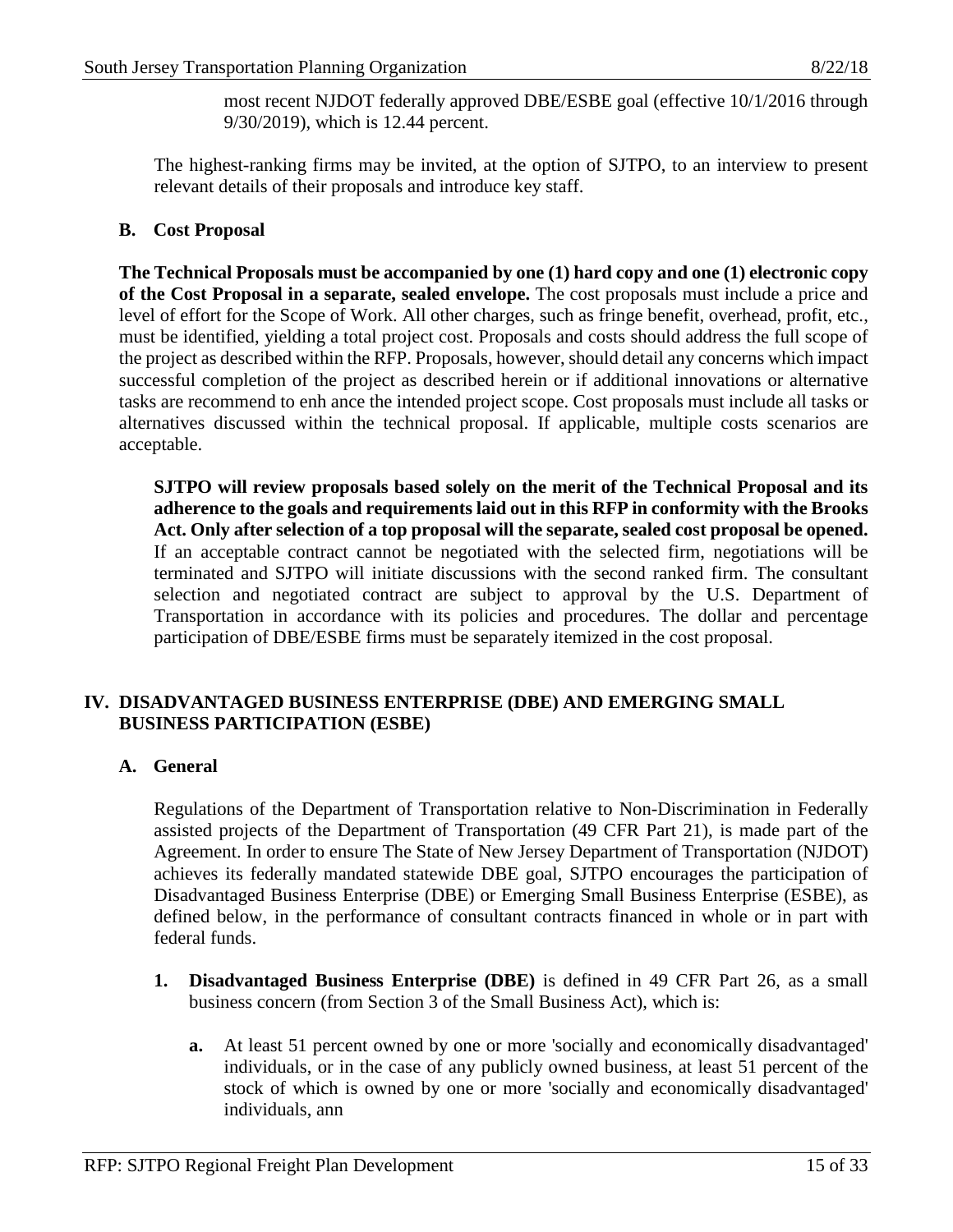**b.** Whose management and daily business operations are controlled by one or more of the 'socially and economically disadvantaged' individuals who own it.

'Socially and economically disadvantaged' is defined as individuals who are citizens of the United States (or lawfully permanent residents) and who are: "Black Americans," "Hispanic Americans", "Native Americans," "Asian-Pacific Americans", "Asian-Indian Americans", "Women" (regardless of race, ethnicity, or origin); or "Other" disadvantaged pursuant to Section 8 of the Small Business Act).

- **2. Emerging Small Business Enterprise (ESBE)** is defined as a firm that has met the following criteria and obtained small business certification as an ESBE by The State of New Jersey Department of Transportation:
	- **a.** A firm must meet the criteria for a small business as defined by the Small Business Administration in 13 CFR Part 121, which includes annual receipts from all revenues, including affiliate receipts which equates to the annual arithmetic average over the last 3 completed tax years, or by the number of employees.
	- **b.** The small business must be owned by individuals who do not exceed the personal net worth criteria established in 49 CFR Part 26, which is \$750,000. All appropriately certified DBEs fall into this definition due to their size.

# **B. Policy**

The CONTRACTOR agrees that DBE/ESBE firms shall have the maximum opportunity to participate in the performance of contracts and subcontracts financed in whole or in part with Federal funds provided under this Agreement, the CONTRACTOR and its subcontractors shall not discriminate on the basis of race, color, national origin or sex in the award and performance of USDOT-assisted contracts in accordance with 49 CFR Part 21. DBE requirements of 49 CFR Part 23 applies to this agreement. The SJTPO strongly encourages the use of DBE/ESBEs in all of its contractual efforts.

# **C. Certified DBE/ESBE Firms**

A list of certified ESBE firms is compiled and is effective for contracts on a per calendar year basis. Current guidance on DBE/ESBE is available on the website of the New Jersey Department of Transportation [\(www.state.nj.us/transportation/business/civilrights\)](http://www.state.nj.us/transportation/business/civilrights). Firms who wish to be considered for DBE/ESBE certification are encouraged to contact the NJDOT Office of Civil Rights directly for information on the certification process. Once a firm is certified, the federal portion of the dollar value of the contract or subcontract awarded to the DBE/ESBE is generally counted toward the applicable DBE/ESBE goal. If state matching and/or non-matching funds are also awarded to a DBE/ESBE, the total dollar value of the DBE/ESBE contract or subcontract may also be counted toward the applicable DBE/ESBE goal.

There are only two lists that count towards meeting this DBE/ESBE goal. Firms should check these sites PRIOR TO submitting a proposal.

**1.** New Jersey ESBE: <http://www.nj.gov/transportation/business/civilrights/pdf/ESBEDirectory.pdf>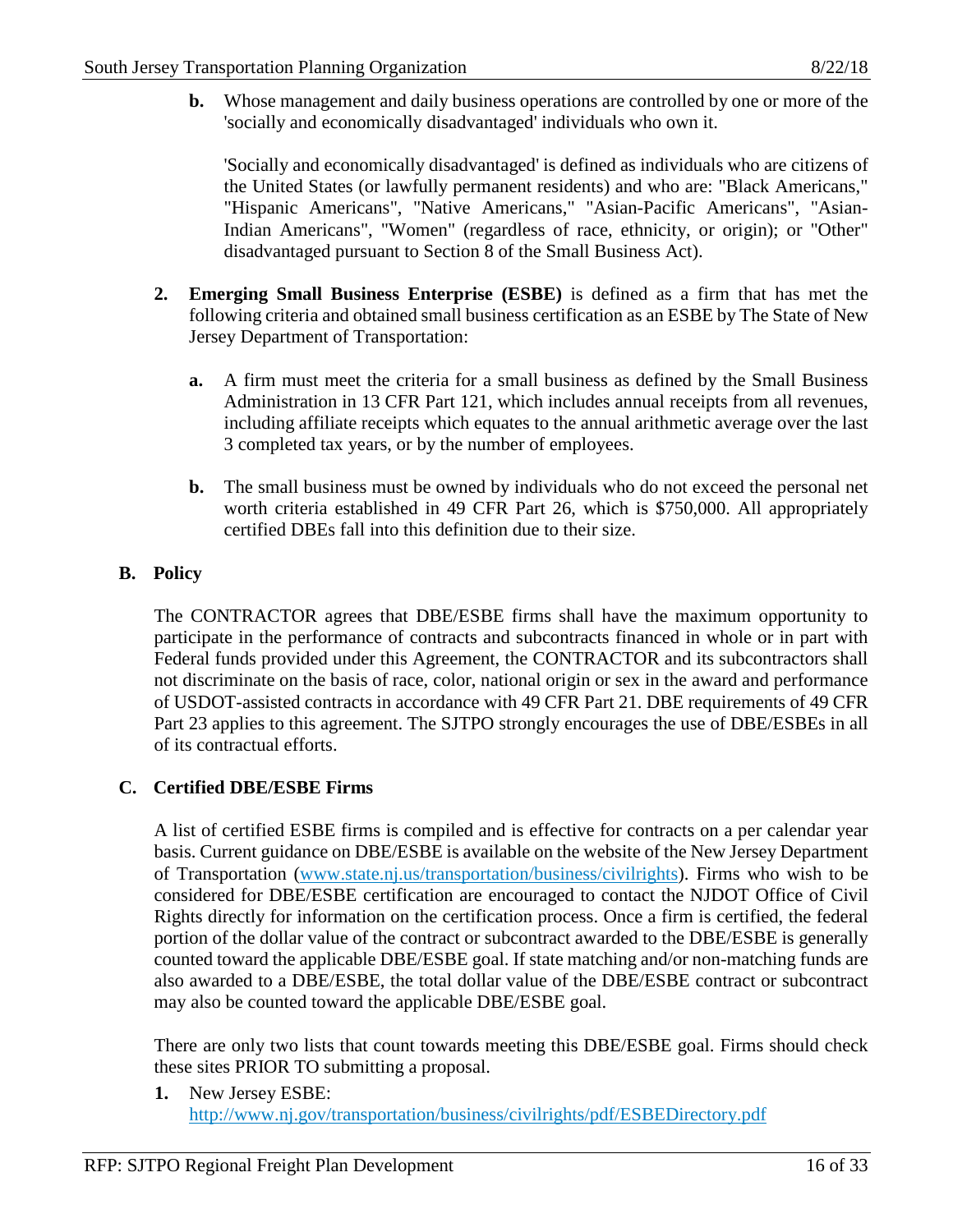# **2.** New Jersey DBE:<https://njucp.dbesystem.com/>

There are some certifications that have similar requirements, such as MBE, SBE, or any similar certifications in another state – THESE DO NOT COUNT for this goal.

### **D. Consultant Documentation**

If applicable, the Consultant must demonstrate sufficient reasonable efforts to meet the DBE/ESBE contract goals. Additionally, SJTPO has a long-standing commitment to maximize business opportunities available to DBE/ESBE firms. The consultant's contract is subject to all federal, state, and local laws, rules, and regulations, including but not limited to, nondiscrimination in employment and affirmative action for equal employment opportunity. The consultant's contract obligates the consultant to aggressively pursue DBE/ESBEs for participation in the performance of contracts and subcontracts financed in whole or in part with Federal funds. The consultant cannot discriminate on the basis of race, color, national origin, or sex in the award and performance of federally assisted contracts. The consultant contract specifies the DBE/ESBE goal and the DBE/ESBE participation rate for that contract, if applicable. The prime consultant contract must document, in writing, all of the steps that led to any selection of the DBE/ESBE firm(s). Prior to the award of a consultant contract, the consultant must demonstrate sufficient reasonable efforts to utilize DBE/ESBE firms. SJTPO utilizes the most recent NJDOT federally approved DBE/ESBE goal (effective 10/1/16 through 9/30/19), which is 12.44 percent.

If, at any time a firm intends to subcontract or modify any portion of the work already under contract or intends to purchase material or lease equipment not contemplated during the original preparation of the cost proposal, the firm must notify SJTPO in writing. If, as a result of any subcontract, modification, purchase order, or lease, the actual DBE/ESBE or participation rate for the consultant's contract is in danger of falling below the agreed upon DBE/ESBE participation, then a request must be made for a DBE/ESBE Goal Exemption Modification through SJTPO.

# **V. EQUAL EMPLOYMENT OPPORTUNITY PROVISION**

- **A.** Consultants and subconsultants shall not discriminate on the basis of race, color, national origin, or sex in the award and performance of this contract.
- **B.** All potential Consultants must demonstrate a commitment to the effective implementation of an affirmative action plan or policy on equal employment opportunity. The potential Consultant must insure equal employment opportunity to all persons and not discriminate against any employee or applicant for employment opportunity because of race, color, religion, sex, national origin, physical disability, mental disorder, ancestry, marital status, criminal record, or political beliefs. The Consultant must uphold and operate in compliance with Executive Order 11246 and as amended in Executive Order 11375, Titles VI and VII of the Civil Rights Act of 1964, the Equal Employment Opportunity Act of 1972, and the Fair Employment Practices Act.
- **C.** In response to this Request for Qualifications/Request for Proposals, the Consultant should furnish a detailed statement relative to its Equal Employment Opportunity practices and any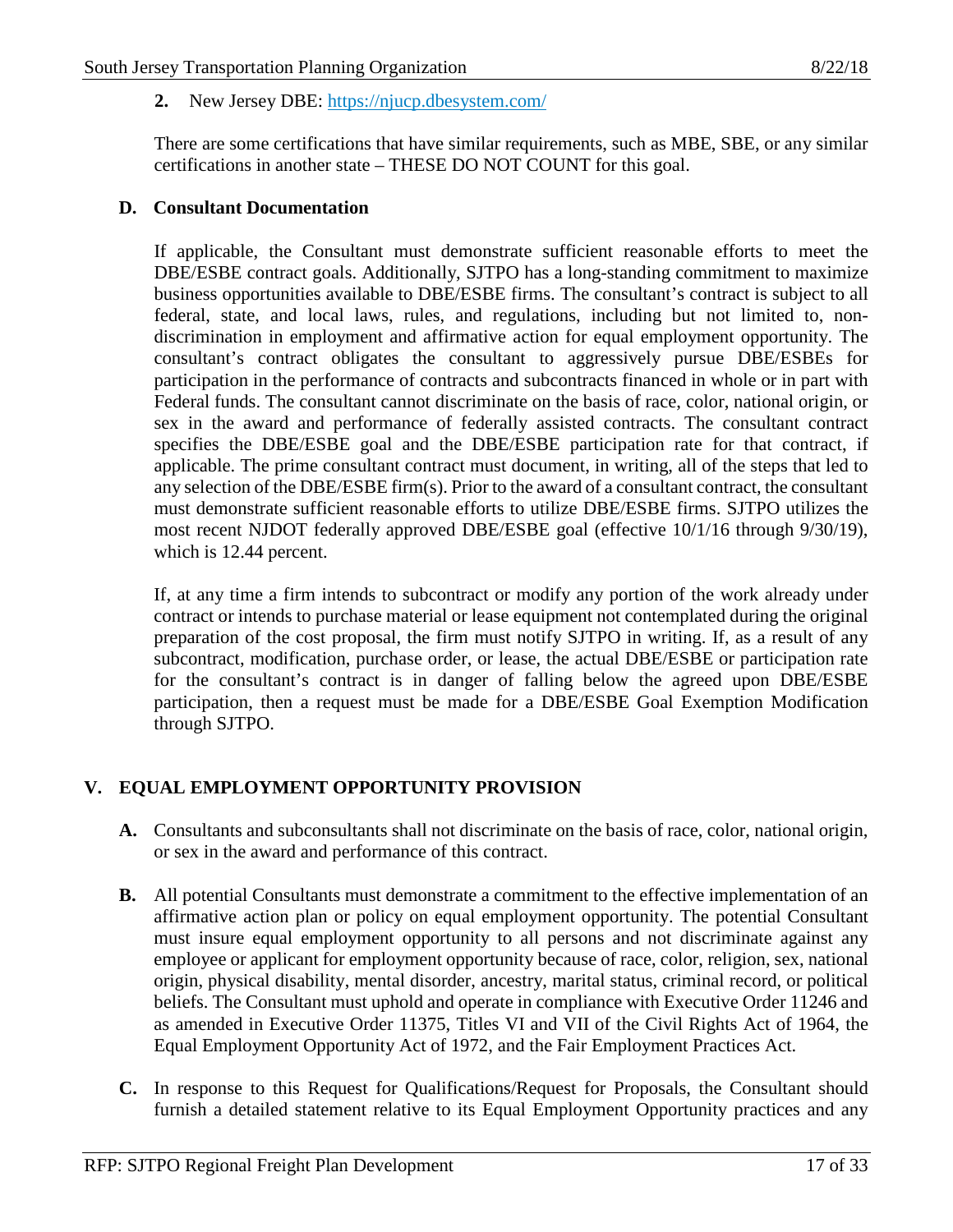statistical employment information that it deems appropriate, relative to the composition of its work force or its subconsultants.

# **VI. INSURANCE REQUIREMENTS**

- **A.** The Consultant shall carry and maintain in full force and effect for the duration of this contract, and any supplement thereto, appropriate insurance. The Consultant shall submit to the SJTPO, a Certificate of Insurance indicating the existence of the coverage required. Policies shall be issued by an insurance company authorized to do business in the State of New Jersey; and approved by the SJTA.
- **B.** Insurance similar to that required by the Consultant shall be provided by or on behalf of all subconsultants to cover its operation(s) performed under this contract and include in all subcontracts. The Consultant shall not be issued the Notice to Proceed until evidence of the insurance coverage required has been received, reviewed, and accepted by the SJTPO.
- **C.** The insurance coverage under such policy or policies shall not be less than specified herein.
	- **1.** Worker's Compensation and Employer's Liability: **a.** Each Accident \$ 100,000 **b.** Disease-Each Employer  $\qquad$  \$ 100,000 **c.** Disease Policy Limit  $\qquad$  \$ 500,000 **2.** Comprehensive General Liability: **a.** Bodily Injury • Each Person \$ 250,000 • Each Occurrence \$ 1,000,000 **b.** Property Damage • Each Person  $$ 1,000,000$ Aggregate \$ 2,000,000 **3.** Comprehensive Automobile Liability: **a.** Bodily Injury • Each Person \$ 500,000 • Each Occurrence \$ 1,000,000 **b.** Property Damage • Each Occurrence \$ 250,000 **4.** Professional Liability Insurance: **a.** Claims made/aggregate \$ 1,000,000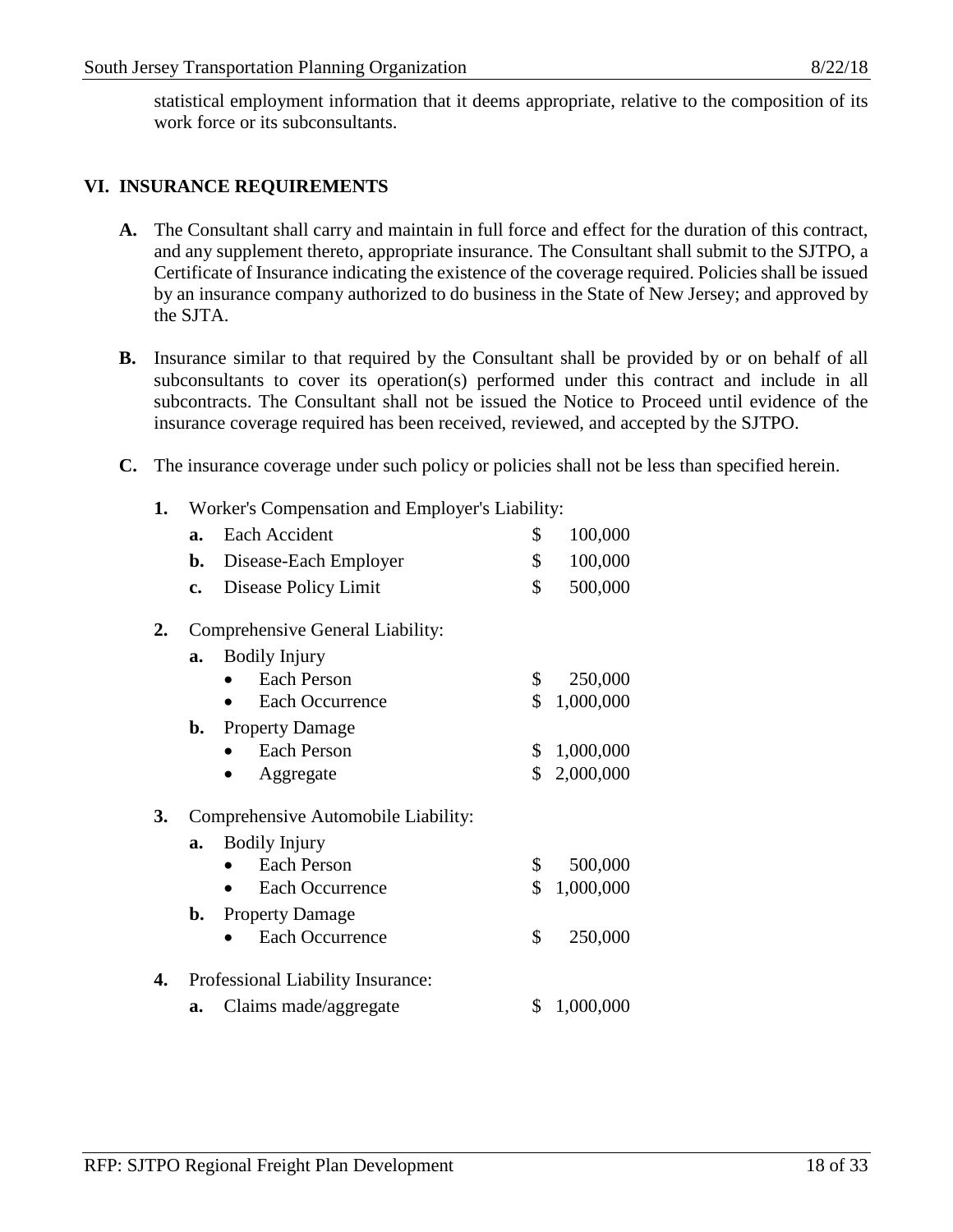# **APPENDIX A**

# **RELEVANT PREVIOUS STUDIES**

The following reports and information may be of value to firms preparing responses to the SJTPO Regional Freight Plan Development Request for Proposals (RFP).

### **State and Regional Studies:**

- [Port Inland Distribution Network South Jersey Site Evaluation and Feasibility Development](http://www.state.nj.us/transportation/airwater/maritime/pdf/sjpidnfinal.pdf)  [Study.](http://www.state.nj.us/transportation/airwater/maritime/pdf/sjpidnfinal.pdf) Delaware Valley Regional Planning Commission (DVRPC), New Jersey Department of Transportation (NJDOT), July 2003.
- [New Jersey Comprehensive Statewide Freight Plan.](http://www.state.nj.us/transportation/freight/plan/pdf/2007statewidefreightplansummary.pdf) NJDOT, September 2008.
- Southern New Jersey Freight and Logistics Industry Context and Economic Growth Visioning [Plan.](http://www.nj.gov/transportation/freight/plan/pdf/visioningplan090508.pdf) NJDOT, September 2008. (1)
- [Long-Range Vision for Freight.](https://www.dvrpc.org/reports/09058.pdf) DVRPC, April 2010.
- TIGER Grant Application, *Southern New Jersey Regional Intermodal Rail/Port Improvement Program*. NJDOT, September 2009. (2)
- Application for Designation of the New Jersey Marine Highway Platform as a Marine Highway [Project.](http://www.state.nj.us/transportation/airwater/maritime/documents/njdotmarinehighwayprojectapplication06-11-10.pdf) NJDOT, June 2010.
- [Southern New Jersey Freight Transportation & Economic Development Assessment.](http://www.state.nj.us/transportation/freight/plan/pdf/sjfeda_final.pdf) NJDOT, Dec. 2010. (3)
- [New Jersey Freight Rail Strategic Plan.](http://www.state.nj.us/transportation/freight/plan/pdf/FRSP.pdf) NJDOT, June 2014
- [New Jersey State Rail Plan.](http://www.njtransit.com/pdf/NJStateRailPlan.pdf) NJ TRANSIT, NJDOT, April 2015.
- [Transportation Matters –](http://sjtpo.org/wp-content/uploads/2016/07/Transportation-Matters-7-25-2016-Final.pdf) A Plan for South Jersey. South Jersey Transportation Planning Organization (SJTPO), July 2016.
- [New Jersey Statewide Freight Plan.](http://www.state.nj.us/transportation/freight/plan/stateplan17.shtm) NJDOT, December 2017.
- [Port of Salem Corridor Freight Rail Intermodal Study.](https://www.sjtpo.org/study/fy18-salem-port-study-final-report/) South Jersey Transportation Planning Organization (SJTPO), June 2018. (2)

# **Atlantic County Studies:**

- [Atlantic County, New Jersey Master Plan.](http://www.atlantic-county.org/documents/planning/Master%20Plan_5-1-18.pdf) May 2018
- [Atlantic County Economic Development Strategy and Action Plan.](http://www.atlanticcountyimprovementauthority.org/pdf/Atlantic-County-SR-Final-092115.pdf) Atlantic County Improvement Authority, September 2015
- [Atlantic County Improvement Authority, Major Economic Projects and Activity.](http://www.acbiz.org/pdfs/Atlantic-County-Economic%20Development-Projects-Feb2016.pdf) February 2016

# **Cape May County Studies:**

- Cape May County Comprehensive Plan as Per Amendments Reviewed by Cape May County [Planning Board.](https://capemaycountynj.gov/DocumentCenter/View/422) 2005
- [Cape May County Transportation Study.](https://capemaycountynj.gov/DocumentCenter/View/423) 2006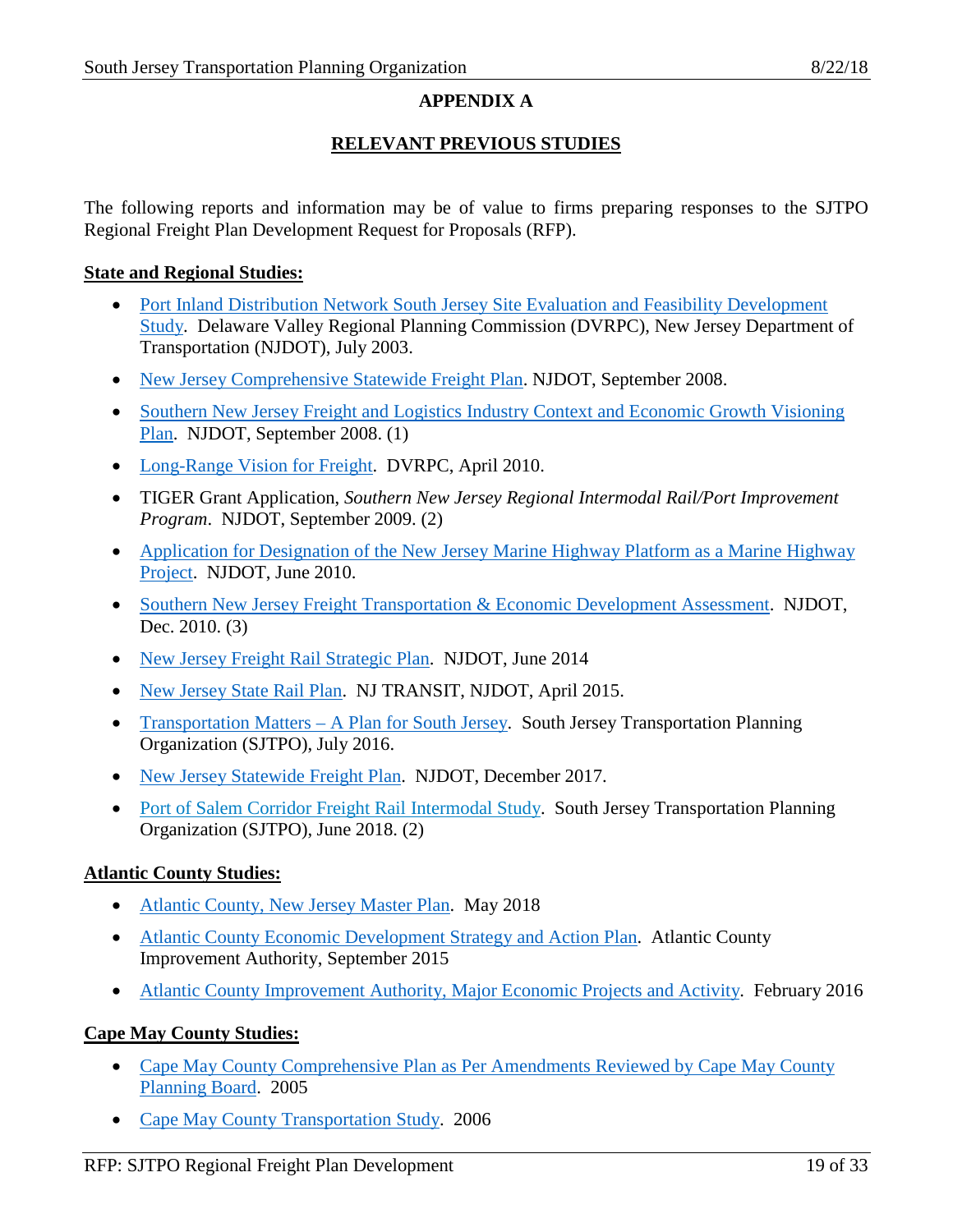• Middle Township, [New Jersey Market Analysis.](http://mteconomicdevelopment.com/wp-content/uploads/2013/05/Middle-Township-Market-Study-Full-Doc.pdf) Middle Township Economic Development Council, March 2013

# **Cumberland County Studies:**

- [2020 Economic Development Strategic Plan 2017 Update.](http://www.ccia-net.com/wp-content/uploads/2017/12/Economic-Development-Strategic-Plan-Update-2017-2020.pdf) Cumberland County Improvement Authority, 2017
- [Transportation Plan Cumberland County, NJ.](http://www.co.cumberland.nj.us/filestorage/22596/24402/FINAL_revised_4-8-13.pdf) Cumberland County Planning Board, March 2013

# **Salem County Studies:**

- [Salem County Traffic and Transportation Plan Element.](https://www.sjtpo.org/wp-content/uploads/2016/06/FY12_SalemCountyTransportationPlan.pdf) Salem County Planning Board, June 2012.
- Salem County "The Gateway to New Jersey" Growth Management Element of the [Comprehensive County Master Plan.](https://www.salemcountynj.gov/wp-content/uploads/filebase/planning_board/Master%20Plan/1-19-2016-GME-Salem-County1opt.pdf) Salem County Planning Board, January 2016
- [Economic Development Strategic Plan Salem County, New Jersey 2014 –](https://www.salemcountynj.gov/wp-content/uploads/2013/03/Salem-County-Economic-Development-Strategic-Plan-2014-2017.pdf) 2017. Salem County & Salem County Improvement Authority
- [Salem County, NJ, Experience the Opportunities & Discover the Possibilities.](https://www.salemcountynj.gov/wp-content/uploads/2014/07/EconomicResourceGuide.pdf) Salem County Improvement Authority, 2013

### **City of Vineland Studies:**

- [City of Vineland Master Plan.](http://www.vinelandcity.org/wp-content/uploads/2018/03/Master-Plan_DRAFT_April-2008_.pdf) April 2008
- [City of Vineland, New Jersey Master Plan Circulation Element.](http://www.vinelandcity.org/wp-content/uploads/2018/03/Master-Plan-Circulaton-Element-2009.pdf) May 2009

# **City of Millville Studies:**

- [City of Millville Master Plan Reexamination Report.](http://www.millvillenj.gov/DocumentCenter/View/577) 2012
- [City of Millville of Transportation Improvement Study.](https://www.sjtpo.org/wp-content/uploads/2016/06/Millville_TransportationImprovementStudy_May2013.pdf) May 2013

# **City of Atlantic City Studies:**

- [Atlantic City Master Plan Reexamination Report.](http://development.cityofatlanticcity.org/wp-content/uploads/2017/01/AC-MP-RE-EXAM-April-2016-FINAL.pdf) April 2016
- [Atlantic City Tourism District Master Plan.](https://www.njcrda.com/ac-tourism-district/master-plan/) Casino Reinvestment Development Authority, April 2017

# **Notes:**

- 1. The Southern New Jersey Freight and Logistics Industry Context and Economic Growth Visioning Plan identified the region's assets and established vision plan elements including integrating North Jersey and South Jersey ports, enhancing the marketing of South Jersey ports, and addressing road and rail connectivity issues.
- 2. SJTPO can supply upon request.
- 3. The Southern New Jersey Freight Transportation & Economic Development Assessment included detailed analysis of key industry clusters and transportation investment needs. This study produced a recommended program of prioritized investments to maintain, expand, and improve intermodal facilities in the South Jersey region.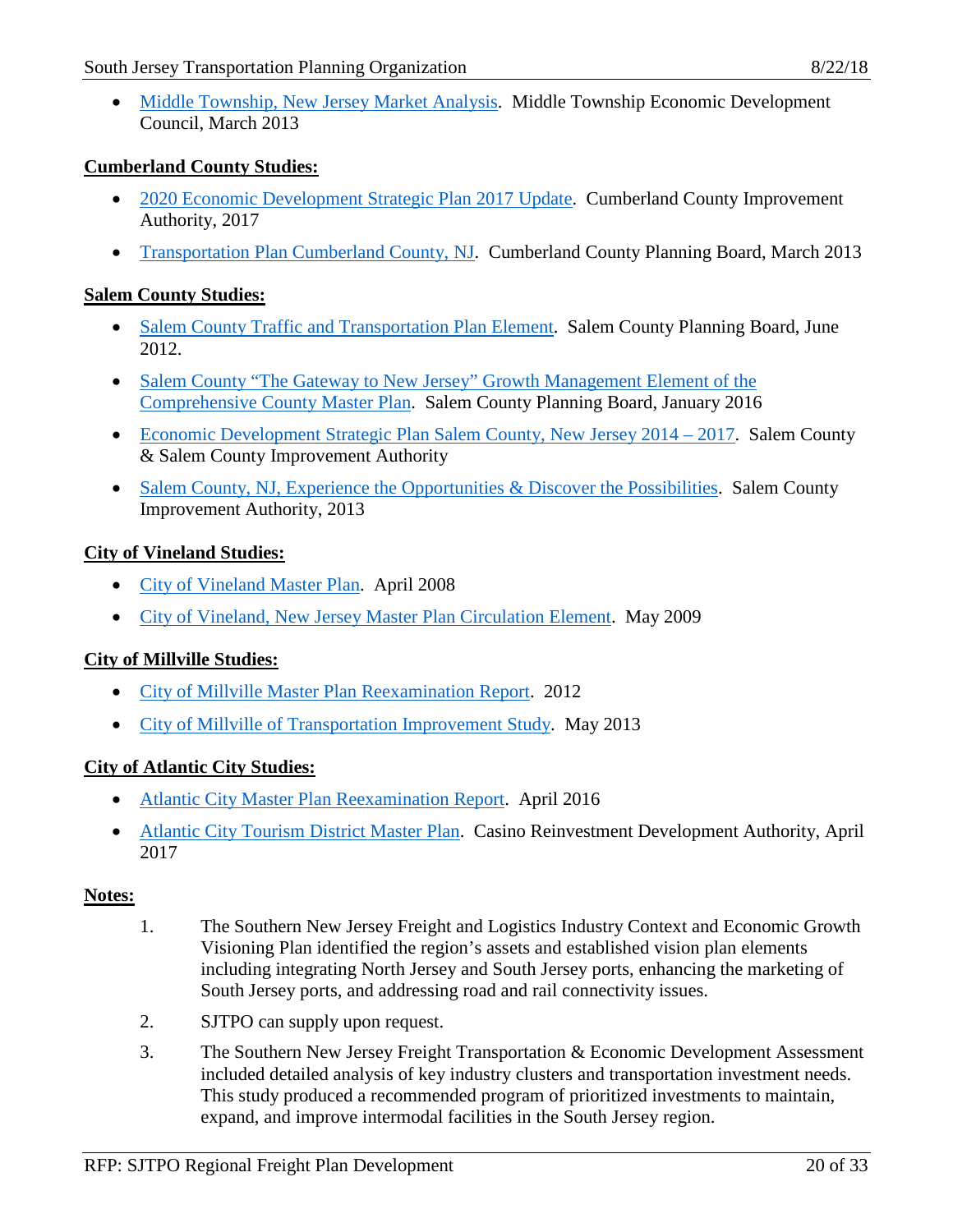# **APPENDIX B**

# **SJTPO COUNTY FREIGHT DATA RESOURCES**

The availability of the following data may be of value to firms preparing responses to the SJTPO Regional Freight Plan Development Request for Proposals (RFP).

### **Atlantic County – Freight Data Available**

*Atlantic County does have:* Download data from this link: [https://1drv.ms/f/s!AoLFHYuYQ\\_kvooQw-9AdOwCUi6oJfA](https://1drv.ms/f/s!AoLFHYuYQ_kvooQw-9AdOwCUi6oJfA)

Note: Read data using ArcGIS Pro.

# **Cape May County – Freight Data Available**

### *Cape May County does have:*

There are zoning maps of all townships except Cape May Point, Sea Isle City, and Wildwood Crest. Note that there are a handful of sites throughout the mainland communities that are zoned commercial/industrial/business.

The Cape May County Transportation Plan, includes information about:

- One existing freight rail line in the County that provides coal and fuel oil to BL England in Beesley's Point,
- One mining facilities in Upper Township which may generate some freight activity,
- A section of Woodbine along County Route 550 (where Sea Isle Ice has their warehouse) is also a point of interest,
- The Cape May County airport also has the capacity to support freight services.

# *Cape May County does not have:*

Specific reports that include truck volume, traffic counts, freight routes or trip generation.

#### **Cumberland County – Freight Data Available**

#### *Cumberland County does have:*

- Cumberland County uses New Jersey Department of Environmental Protection land use data,
- Zoning is done at the municipal level, zoning data should be available on most municipal websites,

#### *Cumberland County does not have:*

- No freight generator information is available,
- No freight route map is available,
- No truck volume data is available.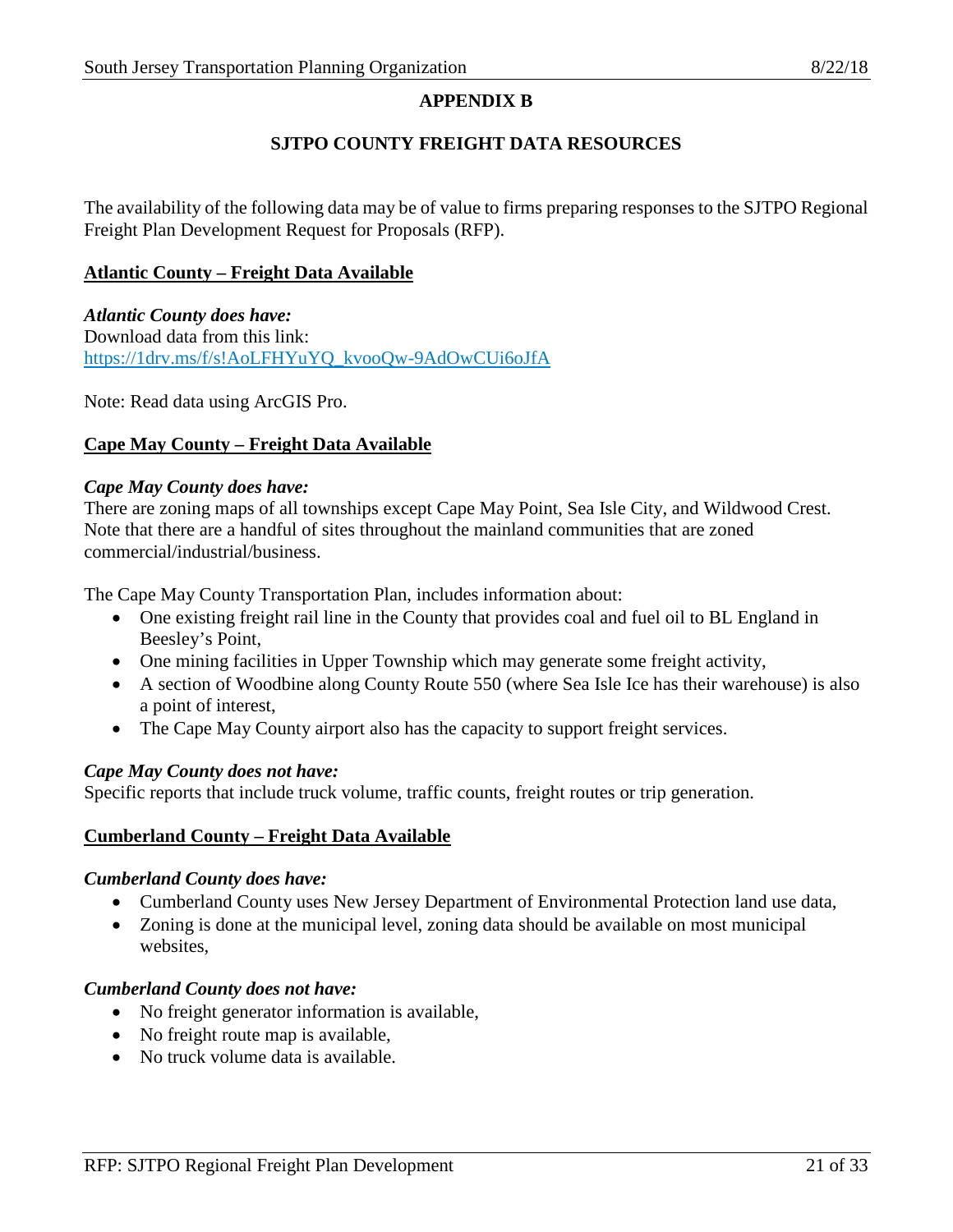### **Salem County – Freight Data Available**

#### *Traffic Counts – By Vehicle Length*

- CR 603 South Railroad Avenue, North Bound at Pole #BT120L (05/02/17)
- CR 602 North Railroad Avenue, Southbound @Pole #S5014 (05/02/17)
- CR 653 Acton Station Rd, Between Cream Ridge RD & NJ RT 49 (10/25/16)
- East Mill Street, Eastbound @Pole #S14796 (05/02/17)
- West Mill Street, Eastbound @Pole #S4980 (05/02/17)
- CR 540 Telegraph Rd, Between CR 640 & CR 667 (10/18/16)
- CR 540 Welchville Road, Between CR 664 & CR 676 (10/18/16)
- CR 643 Straughns Mill Rd, Between Gateway Blvd & RT 295 Overpass (10/03/17)
- CR 643 Straughns Mill Rd, Between CR 642 and Gateway Blvd (10/03/17)

No other Salem County freight-related data is available.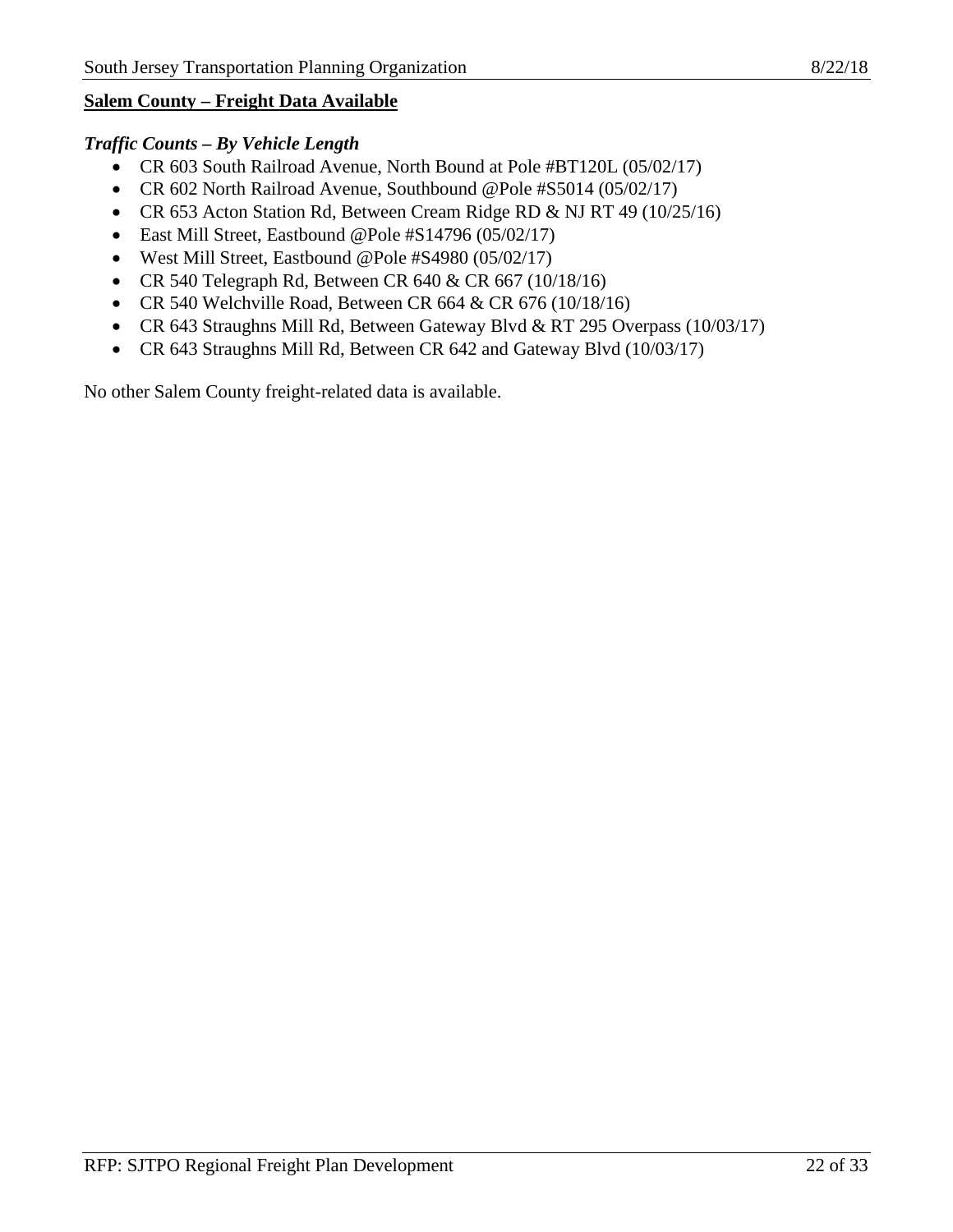# **EXHIBIT A**

### **P.L. 1975, C. 127 (N.J.A.C. 17:27) MANDATORY AFFIRMATIVE ACTION LANGUAGE**

### **PROCUREMENT, PROFESSIONAL, AND SERVICES CONTRACTS**

During the performance of this contract, the contractor agrees as follows:

The contractor or subcontractor, where applicable, will not discriminate against any employee or applicant for employment because of age, race, creed, color, national origin, ancestry, marital status, sex, affectional or sexual orientation. The contractor will take affirmative action to ensure that such applicants are recruited and employed, and that employees are treated during employment, without regard to their age, race, creed, color, national origin, ancestry, marital status, sex, affectional or sexual orientation. Such action shall include, but not be limited to the following: employment, upgrading, demotion, or transfer; recruitment or recruitment advertising; layoff or termination; rates of pay or other forms of compensation; and selection for training, including apprenticeship. The contractor agrees to post in conspicuous places, available to employees and applicants for employment, notices to be provided by the Public Agency Compliance Officer setting forth provisions of this nondiscrimination clause;

The contractor or subcontractor, where applicable will, in all solicitations or advertisements for employees placed by or on behalf of the contractor, state that all qualified applicants will receive consideration for employment without regard to age, race, creed, color, national origin, ancestry, marital status, sex, affectional or sexual orientation;

The contractor or subcontractor, where applicable, will send to each labor union or representative or workers with which it has a collective bargaining agreement or other contract or understanding, a notice, to be provided by the agency contracting officer advising the labor union or workers' representative of the contractor's commitments under this act and shall post copies of the notice in conspicuous places available to employees and applicants for employment;

The contractor or subcontractor; where applicable, agrees to comply with the regulations promulgated by the Treasurer pursuant to P.L. 1975, c. 127, as amended and supplemented from time to time and the Americans with Disabilities Act;

The contractor or subcontractor agrees to attempt in good faith to employ minority and female workers consistent with the applicable county employment goals prescribed by N.J.A.C. 17:27-5.2 promulgated by the Treasurer pursuant to P.L. 1975, c. 127, as amended and supplemented from time to time or in accordance with a binding determination of the applicable county employment goals determined by the Affirmative Action Office pursuant to N.J.A.C. 17:27-5.2 promulgated by the Treasurer pursuant to P.L. 1975, c. 127, as amended and supplemented from time to time;

The contractor or subcontractor agrees to inform in writing appropriate recruitment agencies in the area, including employment agencies, placement bureaus, colleges, universities, labor unions, that it does not discriminate on the basis of age, creed, color, national origin, ancestry, marital status, sex, affectional or sexual orientation, and that it will discontinue the use of any recruitment agency which engages in direct or indirect discriminatory practices;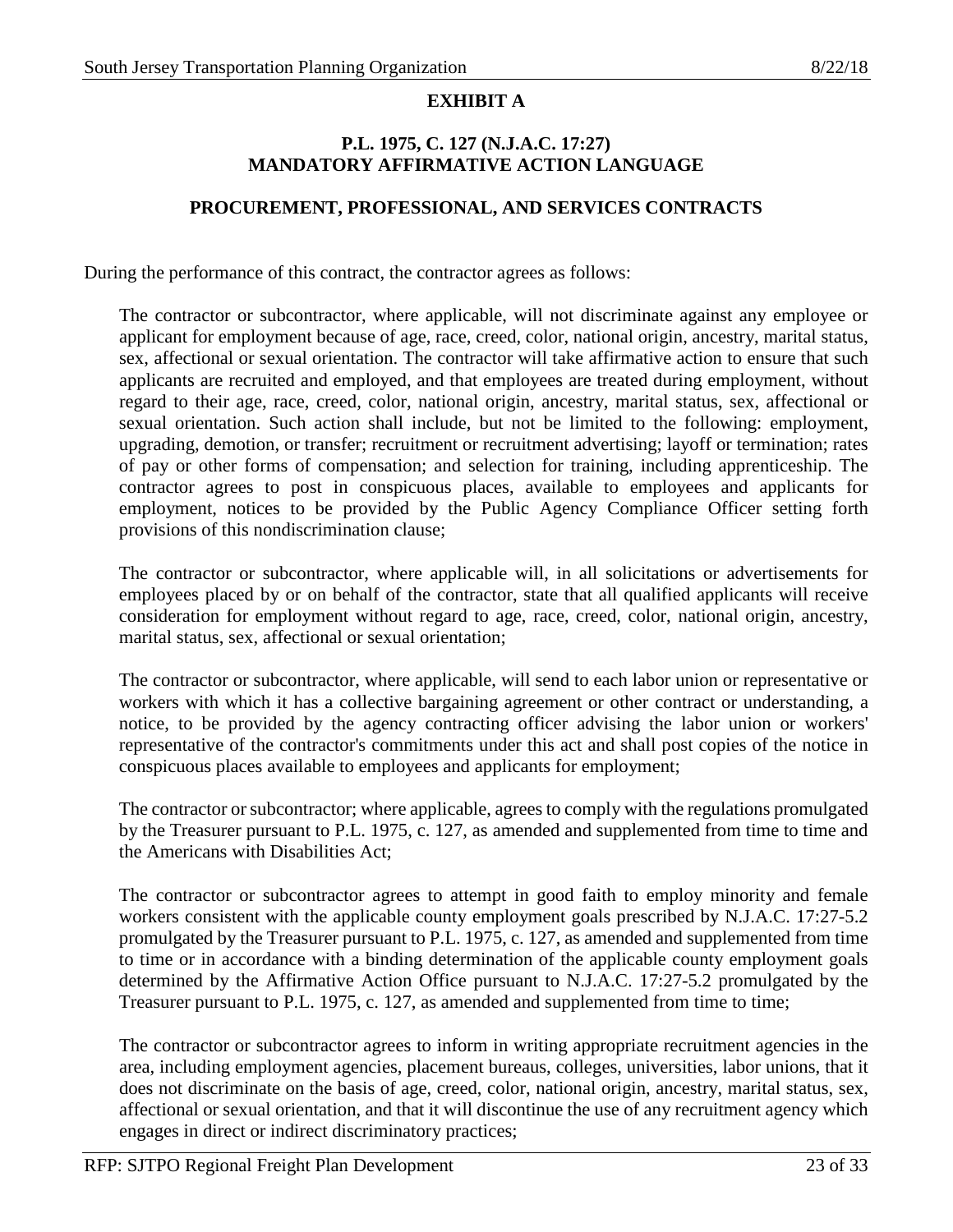The contractor or subcontractor agrees to revise any of its testing procedures, if necessary, to assure that all personnel testing conforms with the principles of job-related testing, as established by the statutes and court decisions of the State of New Jersey and as established by applicable Federal law and applicable Federal court decisions;

The contractor or subcontractor agrees to review all procedures relating to transfer, upgrading, downgrading and layoff to ensure that all such actions are taken without regard to age, creed, color, national origin, ancestry, marital status, sex, affectional or sexual orientation, and conform with the applicable employment goals, consistent with the statutes and court decisions of the State of New Jersey, and applicable Federal law and applicable Federal court decisions; and

The contractor and its subcontractors shall furnish such reports or other documents to the Affirmative Action Office as may be requested by the office from time to time in order to carry out the purpose of these regulations, and public agencies shall furnish such information as may be requested by the Affirmative Action Office for conducting a compliance investigation pursuant to **Subchapter 10 of the Administrative Code (NJAC 17:27)**.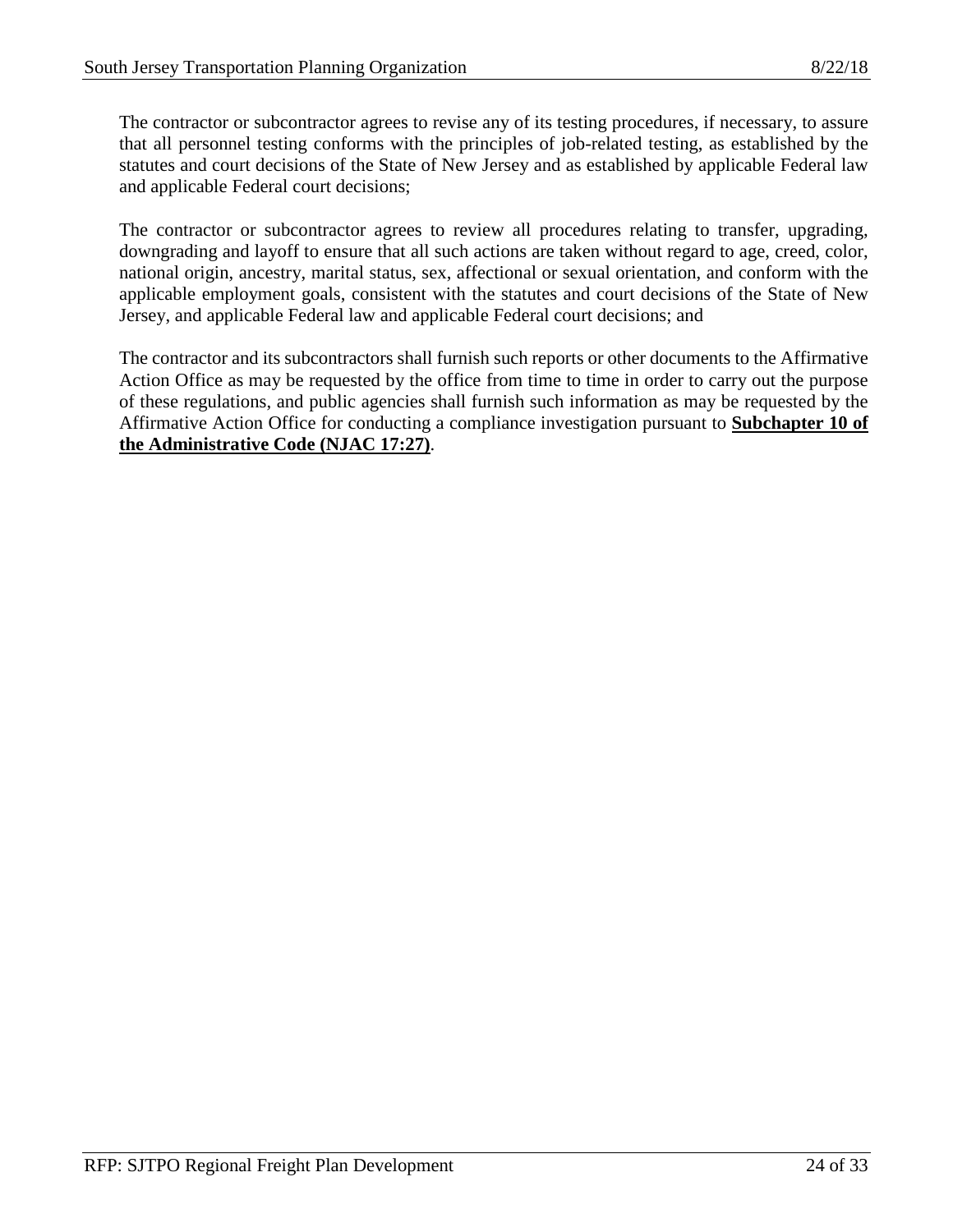# **EXHIBIT B**

# **NOTICE TO ALL BIDDERS SET-OFF FOR STATE TAX**

Please be advised that, pursuant to P.L. 1995, c.159, effective January 1, 1996, and notwithstanding any provision of the law to the contrary, whenever any taxpayer, partnership or S corporation under contract to provide goods or services or construction projects to the State of New Jersey or its agencies or instrumentalities, including the legislative and judicial branches of State government, is entitled to payment for those goods or services at the same time a taxpayer, partner or shareholder of that entity is indebted for any State tax, the Director of the Division of Taxation shall seek to set off that taxpayer's or shareholder's share of the payment due the taxpayer, partnership or S corporation. The amount set off shall not allow for the deduction of any expenses or other deductions, which might be attributable to the taxpayer, partner, or shareholder subject to set-off under this act.

The Director of the Division of Taxation shall give notice of the set-off to the taxpayer and provide an opportunity for a hearing within 30 days of such notice under the procedures for protests established under R.S. 54:49-18. No requests for conference, protest, or subsequent appeal to the Tax Court from any protest under this section shall stay the collection of the indebtedness. Interest that may be payable by the State, pursuant to  $P.L.$  1987,  $C.184$  (c.52:32-32 et seq.), to the taxpayer shall be stayed.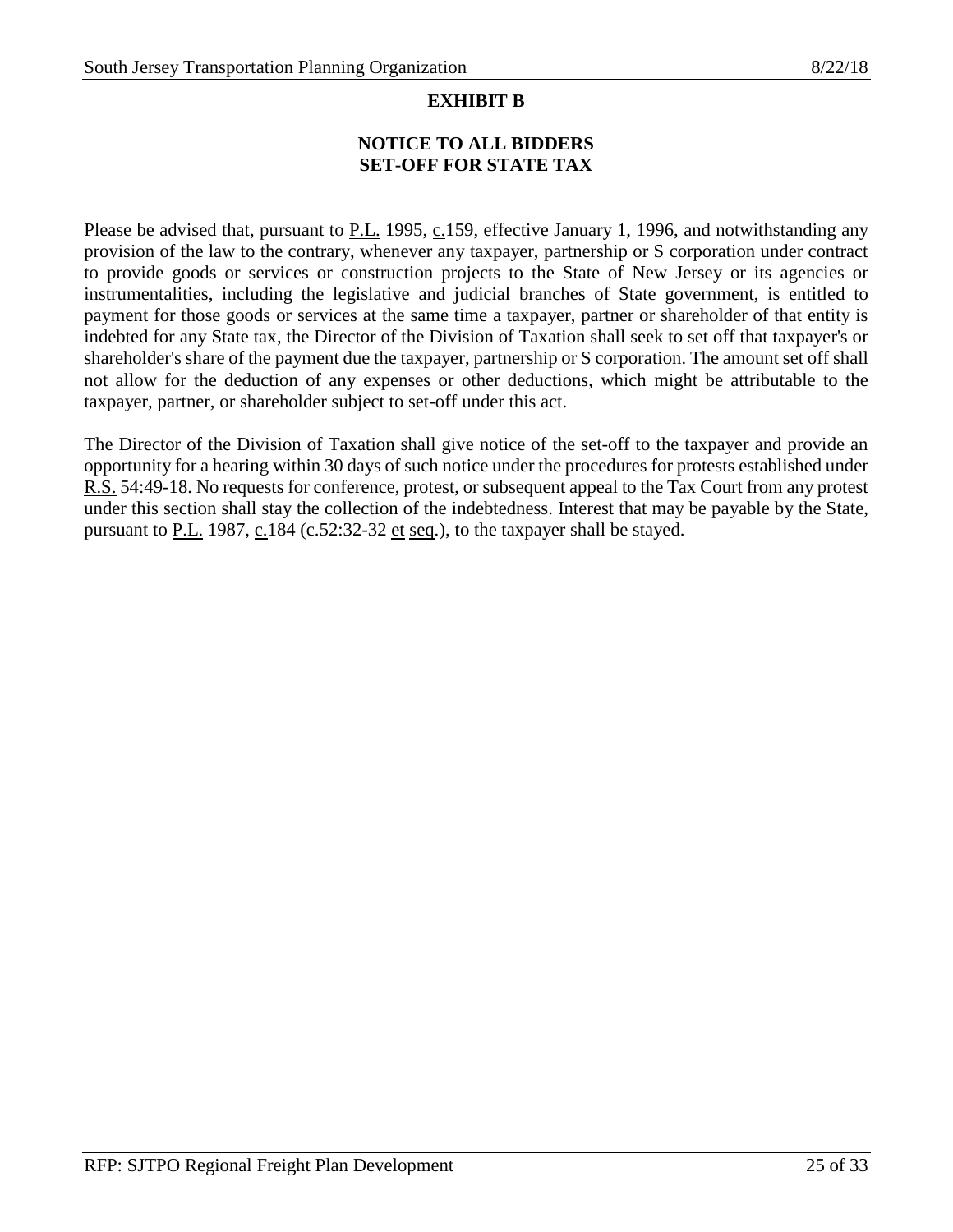#### **EXHIBIT C**

### **REQUIRED AFFIRMATIVE ACTION EVIDENCE FOR PROCUREMENT, PROFESSIONAL AND SERVICES CONTRACTS**

All successful vendors must submit one of the following within seven (**7**) days of the notice of intent to award:

- **1.** A photocopy of their Federal Letter of Affirmative Action Plan Approval; OR
- **2.** A photocopy of their Certificate of Employee Information Report; OR
- **3.** A completed Affirmative Action Employee Information Report (AA302).

### **PLEASE COMPLETE THE FOLLOWING QUESTIONNAIRE AS PART OF THE BID PACKAGE IN THE EVENT THAT YOU OR YOUR FIRM IS AWARDED THIS CONTRACT**.

**1.** Our company has a Federal Letter of Affirmative Action Plan Approval.

Yes No

**2.** Our company has a Certificate of Employee Information Report.

Yes\_\_\_\_\_\_ No\_\_\_\_\_\_

**3.** Our company has neither of the above. Please send Form #AA302 (AFFIRMATIVE ACTION EMPLOYEE INFORMATION REPORT) Check here

#### **NOTE: This form will be sent only if your company is awarded the bid**.

I certify that the above information is correct to the best of my knowledge.

| NAME:      |                        |
|------------|------------------------|
|            | (Please type or print) |
| SIGNATURE: |                        |
| TITLE:     |                        |
| DATE:      |                        |
| PHONE:     |                        |
| <b>FAX</b> |                        |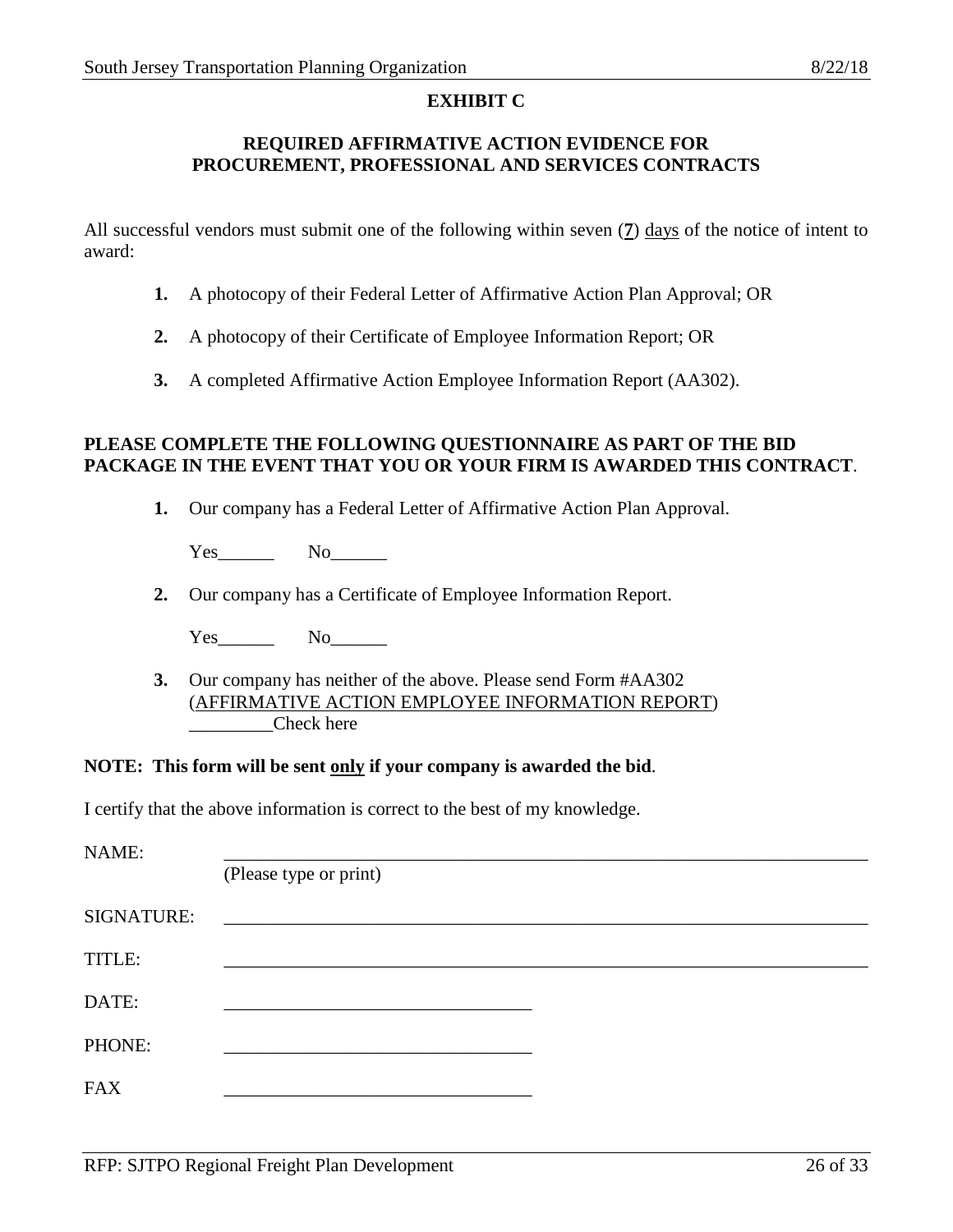# **EXHIBIT D**

### **SAMPLE STAFFING PLAN IN TECHNICAL PROPOSAL**

(**DO NOT** include any cost information in your Technical Proposal)

|                           |                 | <b>Hours per Task</b> |                |                  |                         |                  |                         |                  |                         |                              |
|---------------------------|-----------------|-----------------------|----------------|------------------|-------------------------|------------------|-------------------------|------------------|-------------------------|------------------------------|
| <b>Staff Name</b>         | <b>Title</b>    | First task            | Second task    | Third task       | Fourth task             | Fifth task       | Sixth task              | Seventh task     | Eighth task             | <b>Total</b><br><b>Hours</b> |
|                           |                 | $\mathbf{1}$          | $\overline{2}$ | 3                | $\overline{\mathbf{4}}$ | 5                | 6                       | 7                | 8                       |                              |
| <b>Company 1</b>          |                 |                       |                |                  |                         |                  |                         |                  |                         |                              |
| [Name]                    | Project Manager | 25                    | $\Omega$       | 20               | $\overline{0}$          | 15               | $\overline{0}$          | 41               | $\overline{0}$          | 70                           |
| [Name]                    | Planner 1       | 5                     | $\overline{0}$ | 4                | $\overline{0}$          | $\overline{2}$   | 3                       | 1                | 4                       | 19                           |
| <b>Company 1 Subtotal</b> |                 | 30                    | $\bf{0}$       | 24               | $\bf{0}$                | 17               | $\mathbf{3}$            | 42               | 4                       | 89                           |
| Company 2 (DBE Firm)      |                 |                       |                |                  |                         |                  |                         |                  |                         |                              |
| [Name]                    | Technician 1    | $\boldsymbol{0}$      | 8              | $\boldsymbol{0}$ | $\overline{2}$          | $\overline{0}$   | $\overline{0}$          | $\overline{0}$   | $\overline{0}$          | 10                           |
| [Name]                    | Technician 2    | $\boldsymbol{0}$      | 6              | $\overline{0}$   | $\overline{4}$          | $\overline{0}$   | $\overline{0}$          | $\theta$         | $\overline{0}$          | 10                           |
| <b>Company 2 Subtotal</b> |                 | $\boldsymbol{0}$      | 14             | $\boldsymbol{0}$ | 6                       | $\boldsymbol{0}$ | $\boldsymbol{0}$        | $\boldsymbol{0}$ | $\bf{0}$                | 20                           |
| <b>Sub-Total Hours</b>    |                 | 30                    | 14             | 24               | 6                       | 17               | $\overline{\mathbf{3}}$ | 42               | $\overline{\mathbf{4}}$ | 119                          |

\* Staff Name should generally be included; however, staff title may be substituted, where appropriate

# **STAFFING PLAN IN COST PROPOSAL**

A Staffing Plan identical to the one in the Technical Proposal should also be included in the Cost Proposal. However, in the Cost Proposal, the Staffing Plan should include billable rates and cost totals for each staff member and company.

**Note:** All titles, numbers, number of companies, etc. used in this table are illustrative only. The table is only used to show the types of information required in each Staffing Plan. Format may differ from the table shown above as long as it includes, at a minimum, the information shown above. **DO NOT** include any cost information in your Technical Proposal.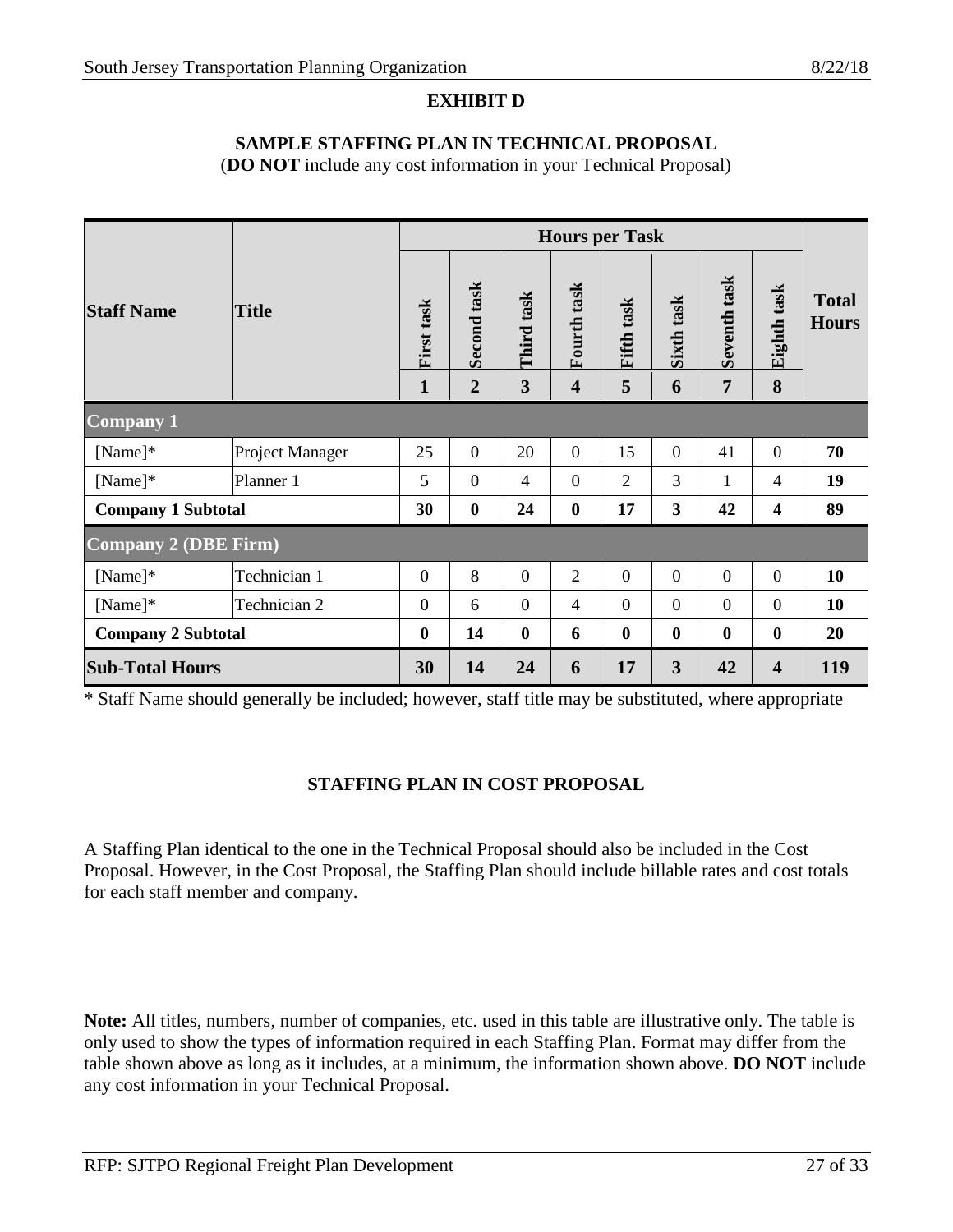# **EXHIBIT E**

### **NEW JERSEY BUSINESS REGISTRATION CERTIFICATE**

"Pursuant to the terms of N.J.S.A. 52:32-44, all bidders/proposers are required to submit proof of valid business registration issued by the Division of Revenue in the Department of the Treasury. The South Jersey Transportation Authority shall enter into no contract unless the contractor first provides proof of valid business registration. In addition, the successful bidder/proposer is required to receive from any subcontractor it uses for services under this contract, proof of valid business registration with the Division of Revenue. No Subcontract shall be entered into by any contractor under this or any contract with the South Jersey Transportation Authority unless the subcontractor first provides proof of valid business registration."

If you are already registered go to [https://www1.state.nj.us/TYTR\\_BRC/jsp/BRCLoginJsp.jsp](https://www1.state.nj.us/TYTR_BRC/jsp/BRCLoginJsp.jsp) to obtain a copy of your Business Registration Certificate. Information for registering your business with the New Jersey Division of Revenue can be obtained by visiting [https://www.njportal.com/DOR/BusinessRegistration/.](https://www.njportal.com/DOR/BusinessRegistration/)

**All questions regarding this requirement should be referred to the Division of Revenue hotline at (609) 292-9292.**

# **PLEASE NOTE FAILURE TO BE REGISTERED WITH THE STATE OF NEW JERSEY AT THE TIME OF YOUR SUBMISSION WILL BE AN AUTOMATIC CAUSE FOR REJECTION**

# **PLEASE ATTACH COPY OF YOUR NJ BUSINESS REGISTRATION CERTIFICATE**

(Name of Company)

(Signature of Representative)

\_\_\_\_\_\_\_\_\_\_\_\_\_\_\_\_\_\_\_\_\_\_\_\_\_\_\_\_\_\_\_\_\_\_\_

\_\_\_\_\_\_\_\_\_\_\_\_\_\_\_\_\_\_\_\_\_\_\_\_\_\_\_\_\_\_\_\_\_\_\_

\_\_\_\_\_\_\_\_\_\_\_\_\_\_\_\_\_\_\_\_\_\_\_\_\_\_\_\_\_\_\_\_\_\_\_

(DATE)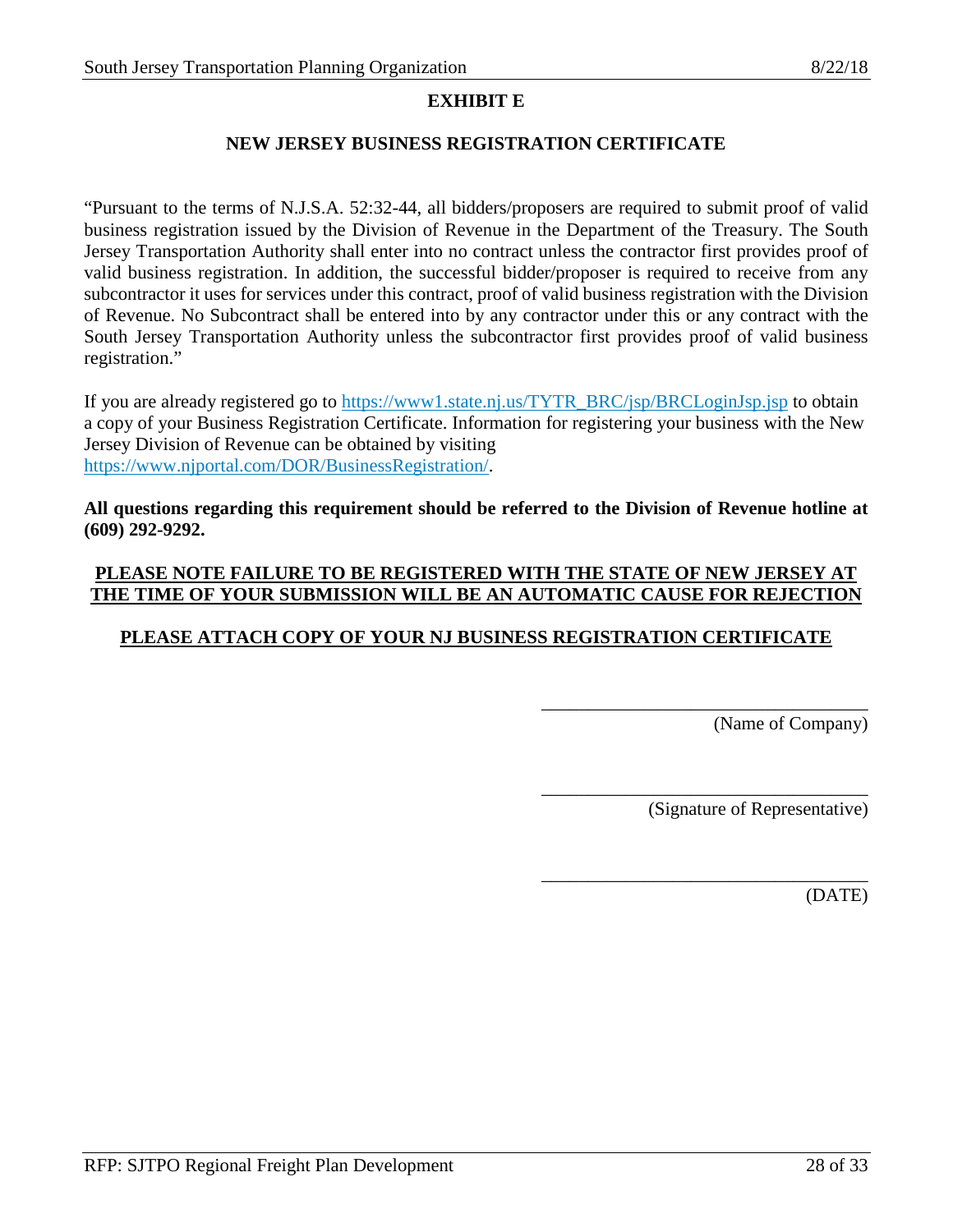# **SAMPLE BUSINESS REGISTRATION CERTIFICATE (For illustrative purposes only)**

#### Taxpayer Identification# 99-9999999/000

Dear Business Representative:

Recently enacted State law (Public Law 2001, c.134) requires all contractors and subcontractors with State, county and municipal agencies to provide proof of their registration with the Department of the Treasury, Division of Revenue, The law became effective September 1, 2001.

Our records indicate that you are currently registered with the Division of Revenue, and accordingly, we have attached a Proof of Registration Certificate for your use. If you are currently under contract or entering into a contract with a State, county or local agency, you must provide a copy of the certificate to the contracting agency.

Please note that the law sets forth penatties for non-compliance with the provisions above. See N.J.S.A. 54:52-20.

Finally, please note that the new law amended Section 92 of the Casino Control Act, which deals with the casino service industry.

Should you have any questions or require more information about the attached certificate, or are involved with the casino service industry, call (609) 292-1730. Automatic Service

Thank you in advance for your consideration and cooperation.

Sincerely, Chiacobio

Patricia A. Chiacchio Director, Division of Revenue

|                                                   | STATE OF NEW JERSEY<br><b>BUSINESS REGISTRATION CERTIFICATE</b><br>FOR STATE AGENCY AND CASINO SERVICE CONTRACTORS | FOR THE DRESS |
|---------------------------------------------------|--------------------------------------------------------------------------------------------------------------------|---------------|
| TAXPAYER NAME:<br><b>ABC Corporation</b>          | <b>JEADE NAME:</b><br><b>ABC Corporation</b>                                                                       |               |
| TAXPAYER IDENTIFICATION#<br>99-9999999/000        | <b>CONTRACTOR CERTIFICATION#</b><br>דדדללו                                                                         |               |
| ADDRESS<br>123 Main Street<br>Your City, NJ 00000 | <b>ISSUANCE DATE:</b><br>09/13/01                                                                                  |               |
| EFFECTIVE DATE:<br>10/01/69                       | Satraia a. Chiacchio                                                                                               |               |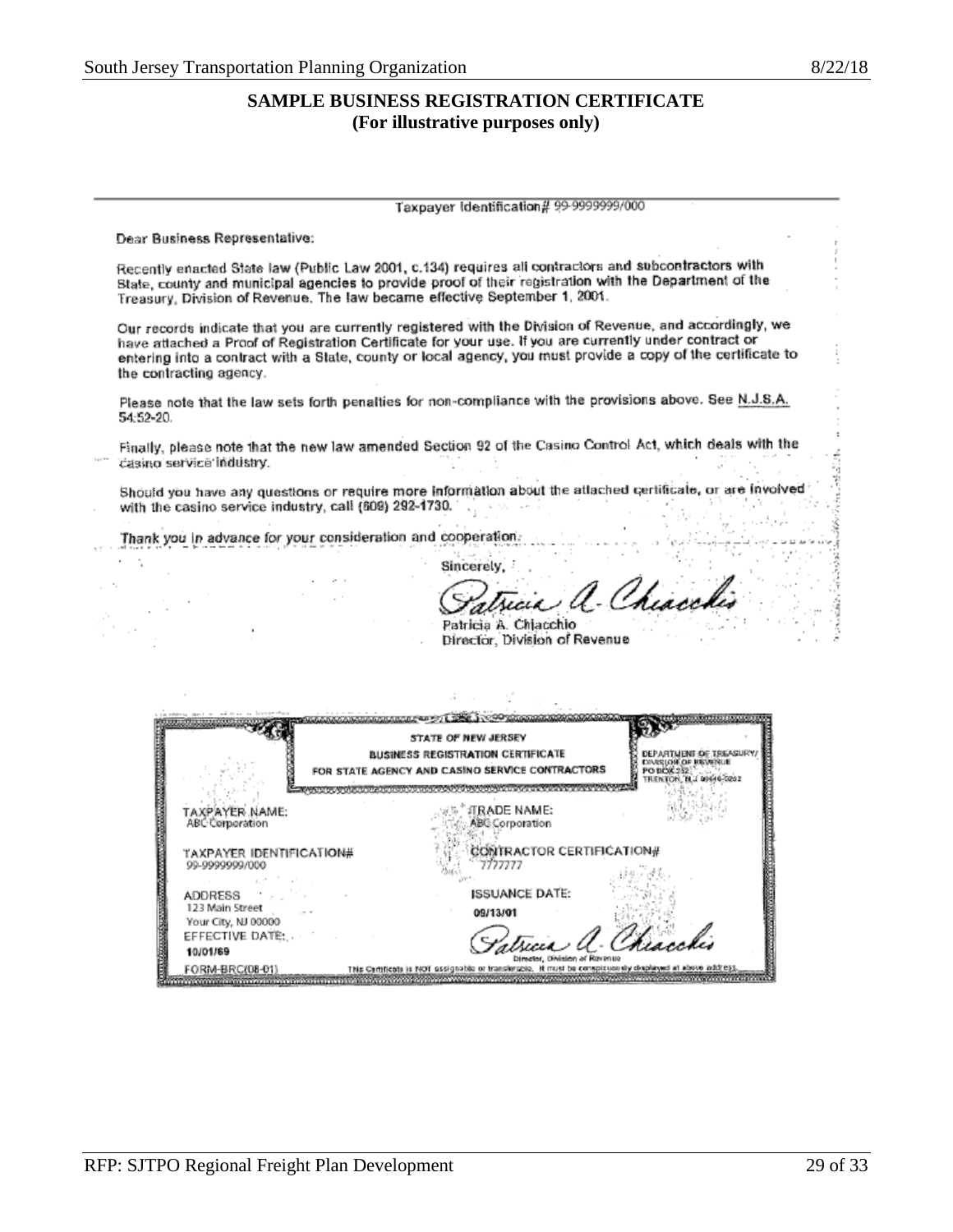#### **EXHIBIT F**

#### **SOUTH JERSEY TRANSPORATATION AUTHORITY DISCLOSURE OF INVESTMENT ACTIVITIES IN IRAN**

### NAME OF CONTRACTOR */BIDDER*:

### **PART 1**; CERTIFICATION

### CONTRACTORS/BIDDERS **MUST COMPLETE** PART 1 BY CHECKING **EITHER BOX**. *FAILURE TO CHECK ONE OF THE BOXES SHALL RENDER THE PROPOSAL NON-RESPONSIVE.*

Pursuant to Public Law 2012, c. 25, any person or entity that submits a bid or proposal or otherwise proposes to enter into or renew a contract must complete the certification below to attest, under penalty of perjury, that neither the person or entity, nor any of its parents, subsidiaries, or affiliates, is identified on the Department of Treasury's Chapter 25 list as a person or entity engaging in investment activities in Iran. The Chapter 25 list follows this certification and can also be found on the State of New Jersey, Department of Treasury, Division of Purchase and Property website at

[http://www.state.nj.us/treasury/purchase/pdf/Chapter25List.pdf.](http://www.state.nj.us/treasury/purchase/pdf/Chapter25List.pdf) Contractors/Bidders **must** review this list prior to completing the below certification. **FAILURE TO COMPLETE THE CERTIFICATION WILL RENDER A CONTRACTOR'S/BIDDER'S PROPOSAL NON**-**RESPONSIVE.** If the Authority finds a person or entity to be in violation of law, it shall take action as may be appropriate and provided by law, rule or contract, including but not limited to, imposing sanctions, seeking compliance, recovering damages, declaring the party in default and seeking debarment or suspension of the party.

### **PLEASE CHECK THE APPROPRIATE BOX:**

 **I certify, pursuant to Public Law 2012, c. 25, that neither the contractor/bidder listed above nor any of the contractor's/bidder's parents, subsidiaries, or affiliates is listed** on the N.J. Department of the Treasury's list of entities determined to be engaged in prohibited activities in Iran pursuant to P.L. 2012, c. 25 ("Chapter 25 List"). I further certify that I am the person listed above, or I am an officer or representative of the entity listed above and I am authorized to make this certification on its behalf. *I will skip Part 2 and sign and complete the CERTIFICATION below.* 

#### *OR*

 **I am unable to certify as above because the contractor/bidder and/or one or more of its parents, subsidiaries, or affiliates is listed on the Department's Chapter 25 list. I will provide a detailed, accurate and precise description of the activities in Part 2 below and sign and complete the CERTIFICATION below.** Failure to provide such will result in the proposal being rendered a nonresponsive and appropriate penalties, fines and/or sanctions will be assessed as provided by law.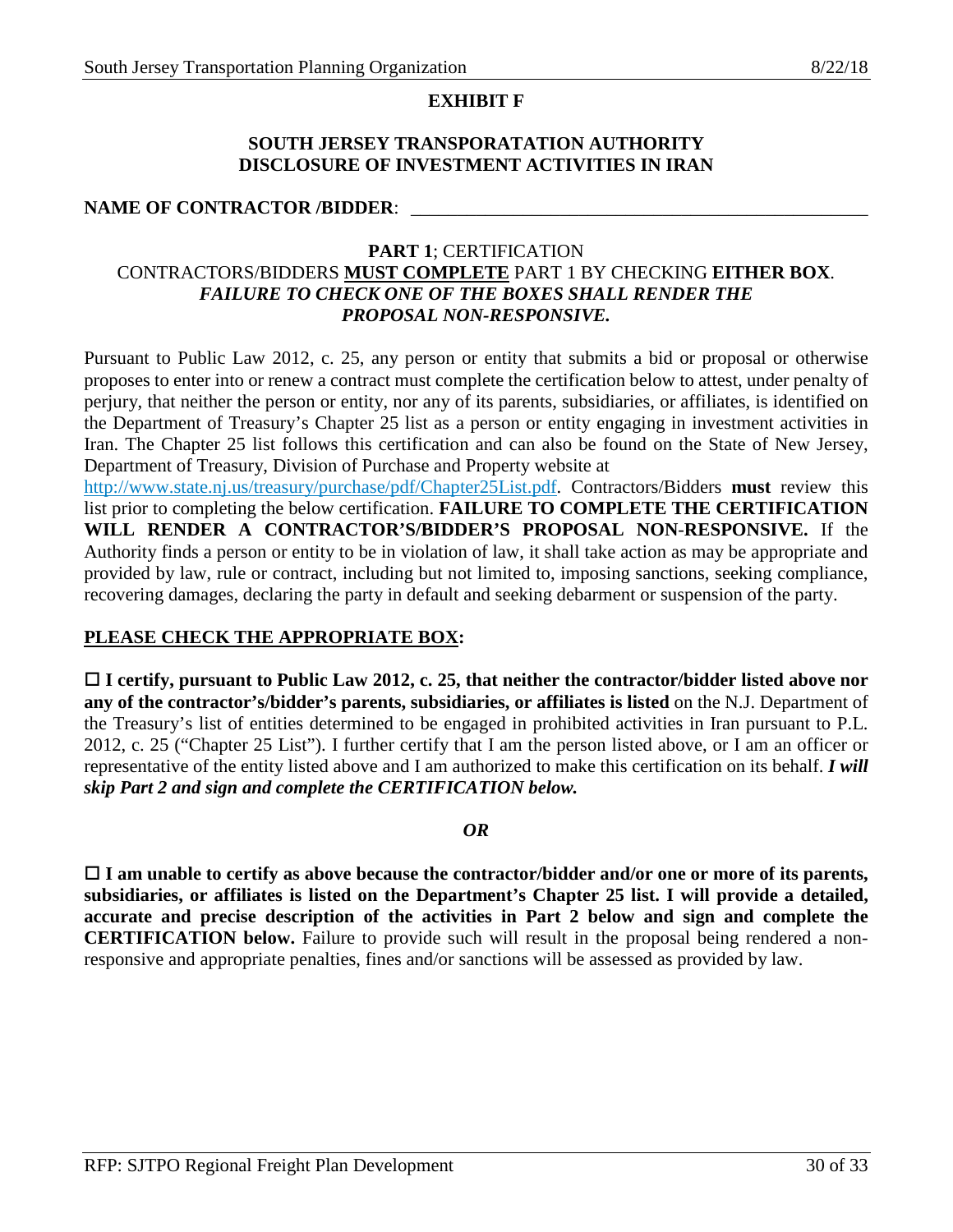#### **Part 2: PLEASE PROVIDE FURTHER INFORMATION RELATED TO INVESTMENT ACTIVITIES IN IRAN**

You must provide a detailed, accurate and precise description of the activities of the bidding person/entity, or one of its parents, subsidiaries or affiliates, engaging in the investment activities in Iran outlined above by completing the requested information below. Please provide thorough answers to each question. If you need to make additional entries, provide the requested information on a separate sheet.

| Description of Activities |  |
|---------------------------|--|
|                           |  |
|                           |  |
|                           |  |
|                           |  |

# **CERTIFICATION MUST BE SIGNED BY BIDDER**

**\_\_\_\_\_\_\_\_\_\_\_\_\_\_\_\_\_\_\_\_\_\_\_\_\_\_\_\_\_\_\_\_\_\_\_\_\_\_\_\_\_\_\_\_\_\_\_\_\_\_\_\_\_\_\_\_\_\_\_\_\_\_\_\_\_\_\_\_\_\_\_\_\_\_\_\_\_\_\_\_\_\_\_\_**

**I, being duly sworn upon my oath, hereby represent and state that the foregoing information and any attachments thereto to the best of my knowledge are true and complete. I attest that I am authorized to execute this certification on behalf of the above referenced person or entity. I acknowledge that the South Jersey Transportation Authority ("Authority") is relying on the information contained herein and thereby acknowledge that I am under a continuing obligation from the date of this certification through the completion of any contracts with the Authority to notify the Authority in writing of any changes to the answers of information contained herein. I acknowledge that I am aware that it is a criminal offense to make a false statement or misrepresentation in this certification, and if I do so, I recognize that I am subject to criminal prosecution under the law and that it will also constitute a material breach of my agreement(s) with the Authority and that the Authority at its option may declare any contract(s) resulting from this certification void and unenforceable.** 

**FULL NAME** (print): **SIGNATURE** 

**TITLE: \_\_\_\_\_\_\_\_\_\_\_\_\_\_\_\_\_\_\_\_\_\_\_\_\_\_\_\_\_\_\_ DATE:\_\_\_\_\_\_\_\_\_\_\_\_\_\_\_\_\_\_\_\_\_\_\_\_\_\_\_\_\_\_\_\_\_\_\_\_\_\_**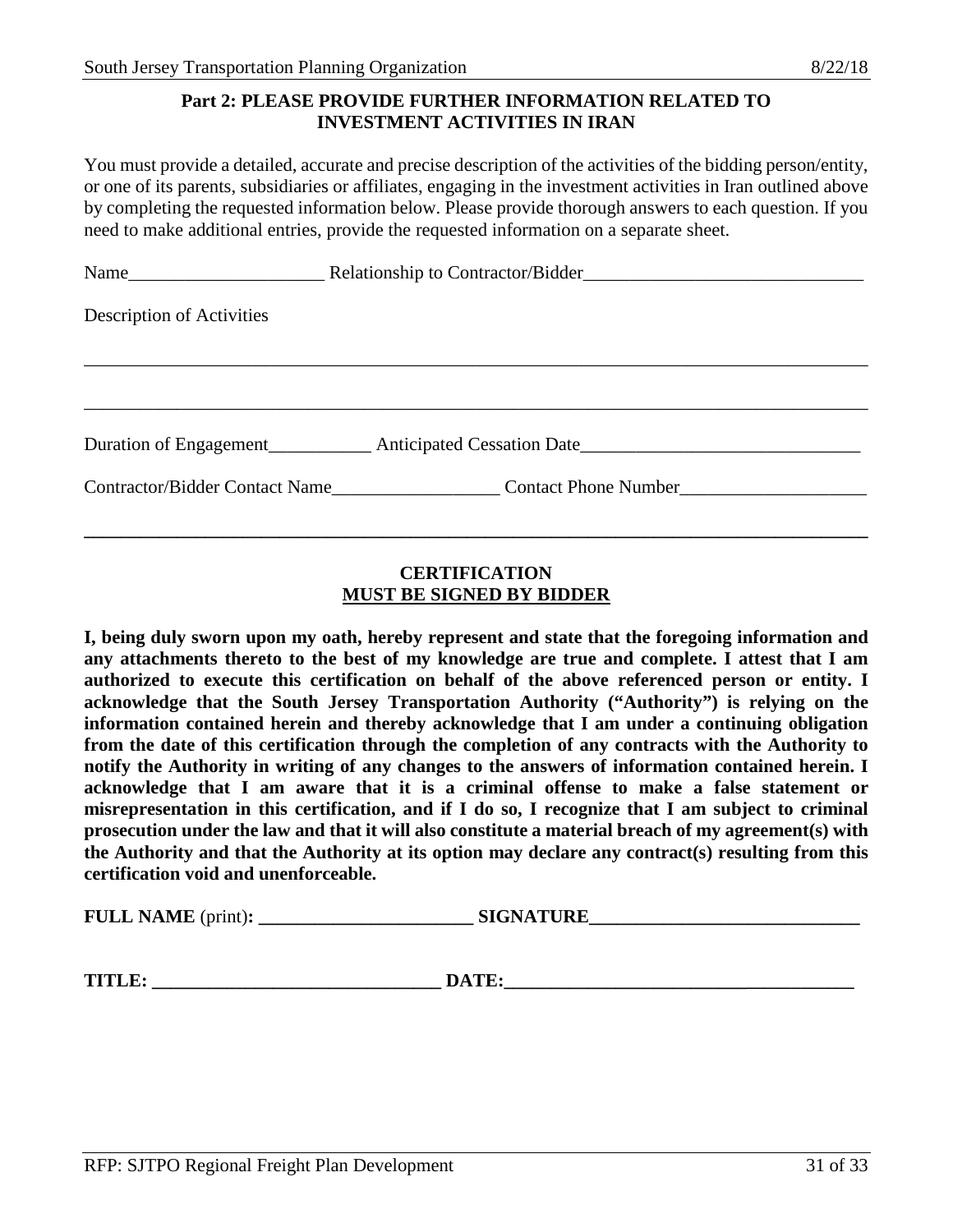

# State of New Jersey

PHILIP D. MURPHY Governor

**SHEILA Y. OLIVER** Lt. Governor

**DEPARTMENT OF THE TREASURY DIVISION OF PURCHASE AND PROPERTY OFFICE OF THE DIRECTOR 33 WEST STATE STREET** P.O. Box 039 TRENTON, NEW JERSEY 08625-0039 https://www.njstart.gov Telephone (609) 292-4886 / Facsimile (609) 984-2575

**ELIZABETH MAHER MUOIO State Treasurer** 

> **MAURICE A. GRIFFIN Acting Director**

#### The following list represents entities determined, based on credible information available to the public, to be engaged in prohibited activities in Iran pursuant to P.L. 2012, c. 25 ("Chapter 25"):

| 1.  | Amona                                                               |
|-----|---------------------------------------------------------------------|
| 2.  | Bank Markazi Iran (Central Bank of Iran)                            |
| 3.  | <b>Bank Mellat</b>                                                  |
| 4.  | <b>Bank Melli Iran</b>                                              |
| 5.  | <b>Bank Saderat PLC</b>                                             |
| 6.  | <b>Bank Sepah</b>                                                   |
| 7.  | <b>Bank Tejarat</b>                                                 |
| 8.  | Belaz                                                               |
| 9.  | Belneftekhim (Belorusneft)                                          |
| 10. | China International United Petroleum & Chemicals Co., Ltd. (Unipec) |
| 11. | China National Offshore Oil Corporation (CNOOC)                     |
| 12. | China National Petroleum Corporation (CNPC)                         |
| 13. | China National United Oil Corporation (ChinaOil)                    |
| 14. | China Petroleum & Chemical Corporation (Sinopec)                    |
| 15. | China Precision Machinery Import-Export Corp. (CPMIEC)              |
| 16. | <b>Grimley Smith Associates</b>                                     |

| 17. | Indian Oil Corporation                      |
|-----|---------------------------------------------|
| 18. | Kingdream PLC                               |
| 19. | Naftiran Intertrade Company (NICO)          |
| 20. | National Iranian Tanker Company (NITC)      |
| 21. | Oil and Natural Gas Corporation (ONGC)      |
| 22. | Oil India Limited                           |
| 23. | Persia International Bank                   |
| 24. | Petroleos de Venezuela (PDVSA Petróleo, SA) |
| 25. | PetroChina Company, Ltd.                    |
| 26. | Sameh Afzar Tajak Co. (SATCO)               |
| 27. | Shandong Fin Cnc Machine Company, Ltd.      |
| 28. | Sinohydro Co., Ltd.                         |
| 29. | <b>SKS Ventures</b>                         |
| 30. | Som Petrol AS                               |
| 31. | Zhuhai Zhenrong Company                     |

List Date: July 31, 2018